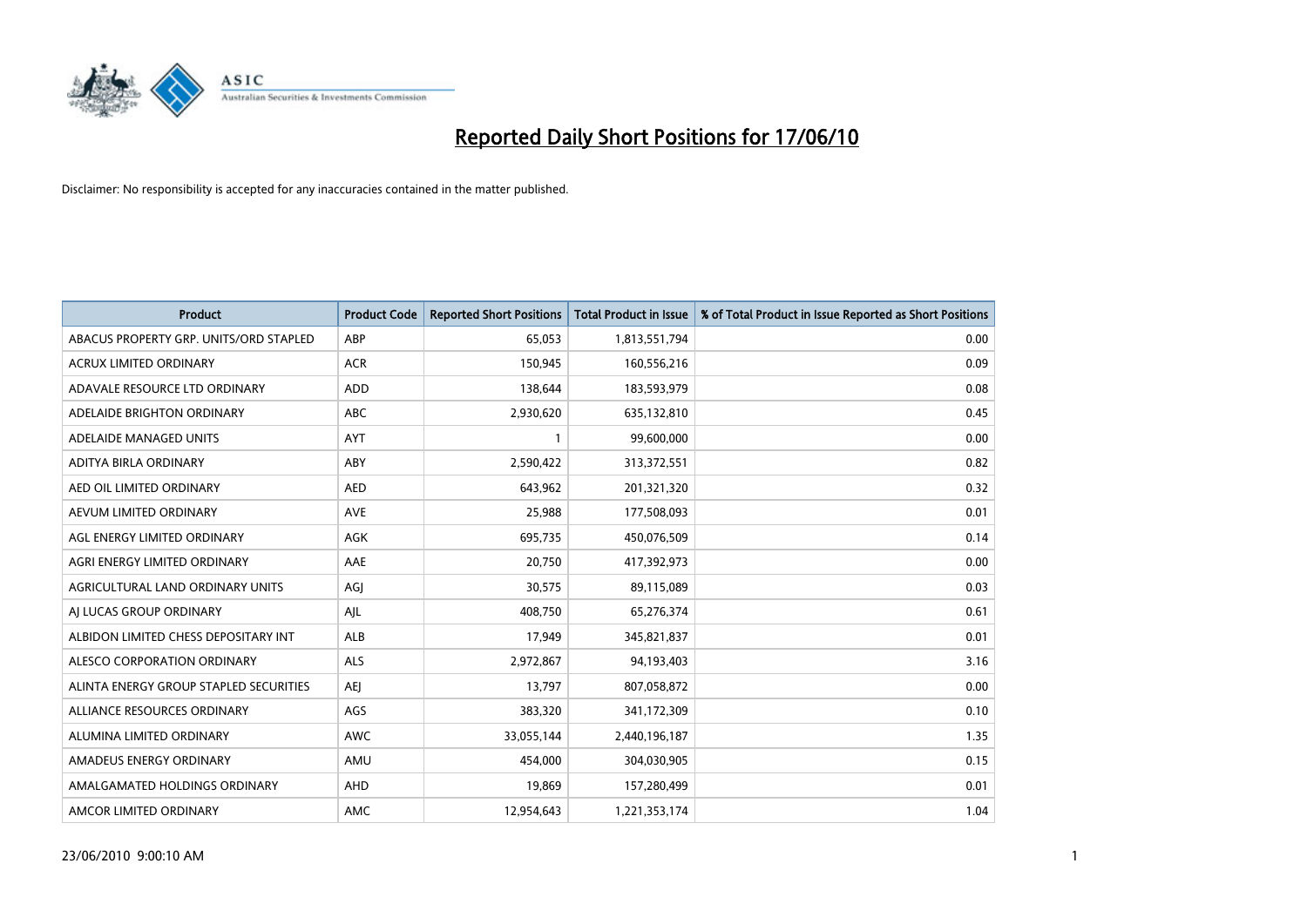

| <b>Product</b>                          | <b>Product Code</b> | <b>Reported Short Positions</b> | <b>Total Product in Issue</b> | % of Total Product in Issue Reported as Short Positions |
|-----------------------------------------|---------------------|---------------------------------|-------------------------------|---------------------------------------------------------|
| AMP LIMITED ORDINARY                    | AMP                 | 15,303,570                      | 2,071,925,423                 | 0.73                                                    |
| ANDEAN RESOURCES LTD ORDINARY           | <b>AND</b>          | 84,612                          | 471,079,534                   | 0.01                                                    |
| ANGLOGOLD ASHANTI CDI 5:1               | AGG                 | 3                               | 89,207,765                    | 0.00                                                    |
| ANSELL LIMITED ORDINARY                 | <b>ANN</b>          | 2,666,018                       | 131,577,652                   | 2.03                                                    |
| ANZ BANKING GRP LTD ORDINARY            | ANZ                 | 8,481,610                       | 2,533,722,912                 | 0.30                                                    |
| APA GROUP STAPLED SECURITIES            | <b>APA</b>          | 3,202,041                       | 542,318,629                   | 0.58                                                    |
| APEX MINERALS NL ORDINARY               | <b>AXM</b>          | 885.146                         | 3,317,819,909                 | 0.03                                                    |
| APN EUROPEAN RETAIL UNITS STAPLED SEC.  | <b>AEZ</b>          | 11,832                          | 544,910,660                   | 0.00                                                    |
| APN NEWS & MEDIA ORDINARY               | <b>APN</b>          | 4,650,254                       | 598,823,853                   | 0.77                                                    |
| APOLLO GAS LIMITED ORDINARY             | <b>AZO</b>          | 71.180                          | 83,488,660                    | 0.09                                                    |
| AQUARIUS PLATINUM. ORDINARY             | <b>AOP</b>          | 4,543,400                       | 463,070,936                   | 0.99                                                    |
| AQUILA RESOURCES ORDINARY               | <b>AQA</b>          | 929,804                         | 322,273,136                   | 0.29                                                    |
| ARAFURA RESOURCE LTD ORDINARY           | <b>ARU</b>          | 48.099                          | 290,640,342                   | 0.01                                                    |
| ARB CORPORATION ORDINARY                | <b>ARP</b>          | 8                               | 72,481,302                    | 0.00                                                    |
| ARDENT LEISURE GROUP STAPLED SECURITIES | AAD                 | 16,909                          | 309,109,468                   | 0.01                                                    |
| ARISTOCRAT LEISURE ORDINARY             | <b>ALL</b>          | 16,592,233                      | 533,379,348                   | 3.12                                                    |
| <b>ARROW ENERGY ORDINARY</b>            | <b>AOE</b>          | 1,037,791                       | 732,570,533                   | 0.14                                                    |
| ASCIANO GROUP STAPLED SECURITIES        | <b>AIO</b>          | 12,674,711                      | 2,926,103,883                 | 0.42                                                    |
| ASG GROUP LIMITED ORDINARY              | <b>ASZ</b>          | 37,398                          | 146,511,197                   | 0.03                                                    |
| ASPEN GROUP ORD/UNITS STAPLED           | <b>APZ</b>          | 327.025                         | 579,980,076                   | 0.05                                                    |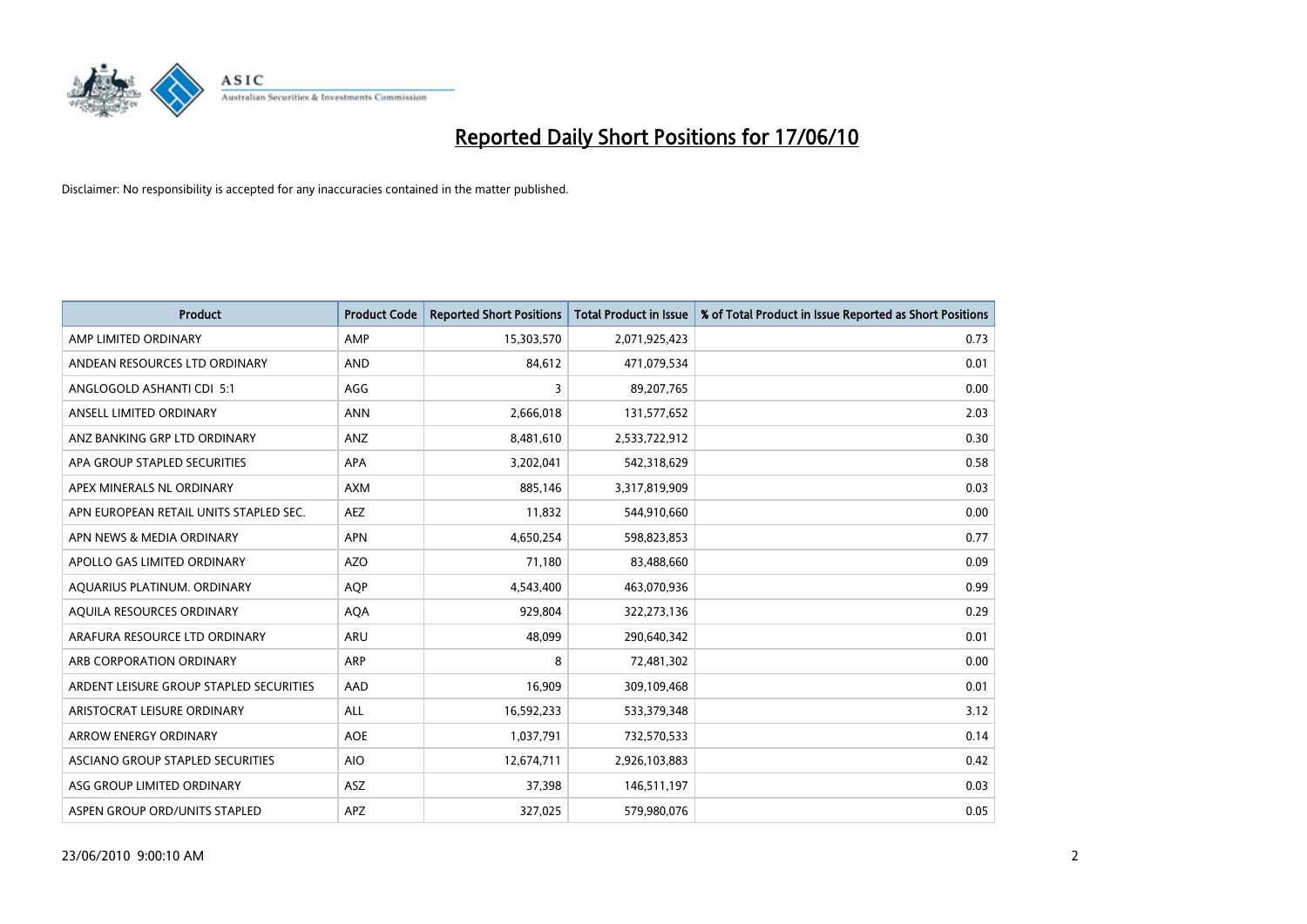

| <b>Product</b>                          | <b>Product Code</b> | <b>Reported Short Positions</b> | <b>Total Product in Issue</b> | % of Total Product in Issue Reported as Short Positions |
|-----------------------------------------|---------------------|---------------------------------|-------------------------------|---------------------------------------------------------|
| ASTRO JAP PROP GROUP STAPLED SECURITIES | AJA                 | 1,947,267                       | 508,212,161                   | 0.38                                                    |
| ASX LIMITED ORDINARY                    | <b>ASX</b>          | 2,065,736                       | 173,573,245                   | 1.18                                                    |
| ATLAS IRON LIMITED ORDINARY             | <b>AGO</b>          | 11,972,814                      | 473,492,286                   | 2.51                                                    |
| AUCKLAND INTERNATION ORDINARY           | AIA                 | 54                              | 1,310,392,831                 | 0.00                                                    |
| <b>AUROX RESOURCES ORDINARY</b>         | AXO                 | $\overline{2}$                  | 196,044,413                   | 0.00                                                    |
| <b>AUSDRILL LIMITED ORDINARY</b>        | <b>ASL</b>          | 259,301                         | 254,290,140                   | 0.10                                                    |
| AUSENCO LIMITED ORDINARY                | <b>AAX</b>          | 2,401,592                       | 122,427,576                   | 1.95                                                    |
| AUSTAL LIMITED ORDINARY                 | ASB                 | 120,050                         | 188,069,638                   | 0.05                                                    |
| <b>AUSTAR UNITED ORDINARY</b>           | <b>AUN</b>          | 11,594,337                      | 1,260,030,198                 | 0.91                                                    |
| <b>AUSTBROKERS HOLDINGS ORDINARY</b>    | <b>AUB</b>          | 15,160                          | 52,653,687                    | 0.03                                                    |
| AUSTEREO GROUP LTD. ORDINARY            | <b>AEO</b>          | 1,114                           | 344,798,708                   | 0.00                                                    |
| AUSTIN ENGINEERING ORDINARY             | ANG                 | 18,264                          | 69,314,403                    | 0.03                                                    |
| AUSTRALAND PROPERTY STAPLED SECURITY    | <b>ALZ</b>          | 187,432                         | 576,837,197                   | 0.03                                                    |
| AUSTRALIAN AGRICULT. ORDINARY           | AAC                 | 6,902,563                       | 264,264,459                   | 2.61                                                    |
| <b>AUSTRALIAN EDUCATION UNITS</b>       | <b>AEU</b>          | 625,000                         | 134,973,383                   | 0.46                                                    |
| AUSTRALIAN INFRASTR, UNITS/ORDINARY     | <b>AIX</b>          | 516,785                         | 620,733,944                   | 0.08                                                    |
| AUSTRALIAN MINES LTD ORDINARY           | <b>AUZ</b>          | 1,400,000                       | 6,981,662,168                 | 0.02                                                    |
| AUSTRALIAN PHARM. ORDINARY              | API                 | 171,030                         | 488,115,883                   | 0.03                                                    |
| AUTOMOTIVE HOLDINGS ORDINARY            | AHE                 | 81,377                          | 225,731,300                   | 0.03                                                    |
| AVEXA LIMITED ORDINARY                  | <b>AVX</b>          | 243,657                         | 847,688,779                   | 0.03                                                    |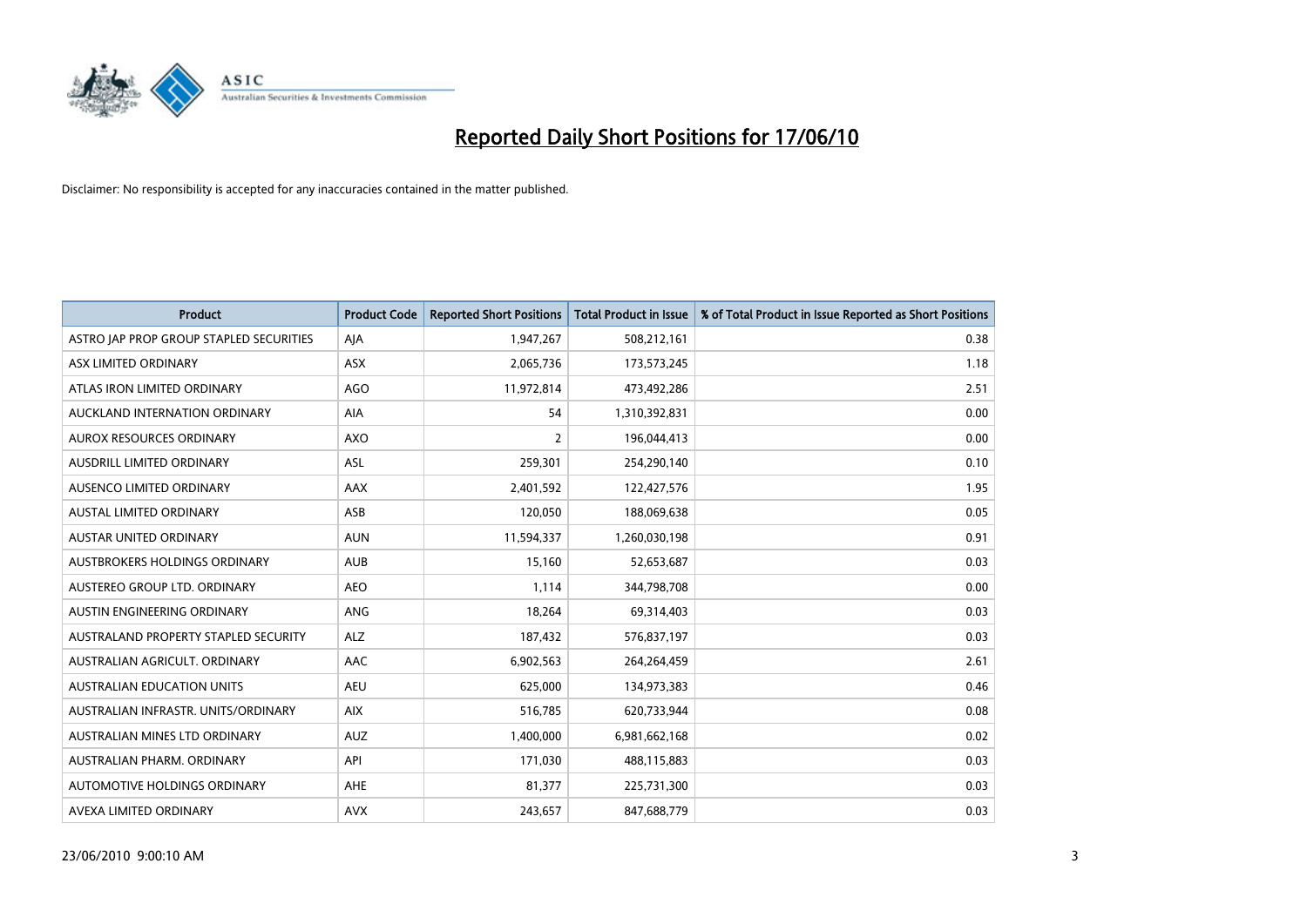

| <b>Product</b>                       | <b>Product Code</b> | <b>Reported Short Positions</b> | <b>Total Product in Issue</b> | % of Total Product in Issue Reported as Short Positions |
|--------------------------------------|---------------------|---------------------------------|-------------------------------|---------------------------------------------------------|
| AVOCA RESOURCES ORDINARY             | <b>AVO</b>          | 9,395,183                       | 289,577,135                   | 3.22                                                    |
| AWB LIMITED ORDINARY                 | <b>AWB</b>          | 7,810,756                       | 817,304,356                   | 0.95                                                    |
| AWE LIMITED ORDINARY                 | <b>AWE</b>          | 628,943                         | 521,871,941                   | 0.12                                                    |
| AXA ASIA PACIFIC ORDINARY            | <b>AXA</b>          | 274,735                         | 2,067,095,545                 | 0.01                                                    |
| BANK OF QUEENSLAND. ORDINARY         | <b>BOQ</b>          | 563,088                         | 215,680,322                   | 0.25                                                    |
| <b>BANNERMAN RESOURCES ORDINARY</b>  | <b>BMN</b>          | 354,054                         | 201,710,934                   | 0.17                                                    |
| <b>BASS STRAIT OIL CO ORDINARY</b>   | <b>BAS</b>          | 1,482                           | 291,030,250                   | 0.00                                                    |
| <b>BATAVIA MINING ORDINARY</b>       | <b>BTV</b>          | 2,500                           | 133,031,645                   | 0.00                                                    |
| <b>BAUXITE RESOURCE LTD ORDINARY</b> | <b>BAU</b>          | 44,797                          | 234,379,896                   | 0.02                                                    |
| BEACH ENERGY LIMITED ORDINARY        | <b>BPT</b>          | 374,868                         | 1,092,161,437                 | 0.04                                                    |
| BENDIGO AND ADELAIDE ORDINARY        | <b>BEN</b>          | 1,653,988                       | 354,445,200                   | 0.47                                                    |
| BENDIGO MINING LTD ORDINARY          | <b>BDG</b>          | 111,751                         | 507,878,735                   | 0.02                                                    |
| BERKELEY RESOURCES ORDINARY          | <b>BKY</b>          | 20,236                          | 135,590,319                   | 0.01                                                    |
| <b>BHP BILLITON LIMITED ORDINARY</b> | <b>BHP</b>          | 33,222,877                      | 3,356,081,497                 | 0.95                                                    |
| <b>BILLABONG ORDINARY</b>            | <b>BBG</b>          | 4,195,800                       | 253,122,552                   | 1.66                                                    |
| <b>BIOTA HOLDINGS ORDINARY</b>       | <b>BTA</b>          | 1,531,695                       | 179,209,987                   | 0.86                                                    |
| <b>BISALLOY STEEL ORDINARY</b>       | <b>BIS</b>          | 84.480                          | 216,455,965                   | 0.04                                                    |
| BKI INVESTMENT LTD ORDINARY          | BKI                 | 508                             | 418,566,158                   | 0.00                                                    |
| <b>BLACKTHORN RESOURCES ORDINARY</b> | <b>BTR</b>          | 35,848                          | 106,885,300                   | 0.03                                                    |
| <b>BLUESCOPE STEEL LTD ORDINARY</b>  | <b>BSL</b>          | 10,804,289                      | 1,823,322,017                 | 0.57                                                    |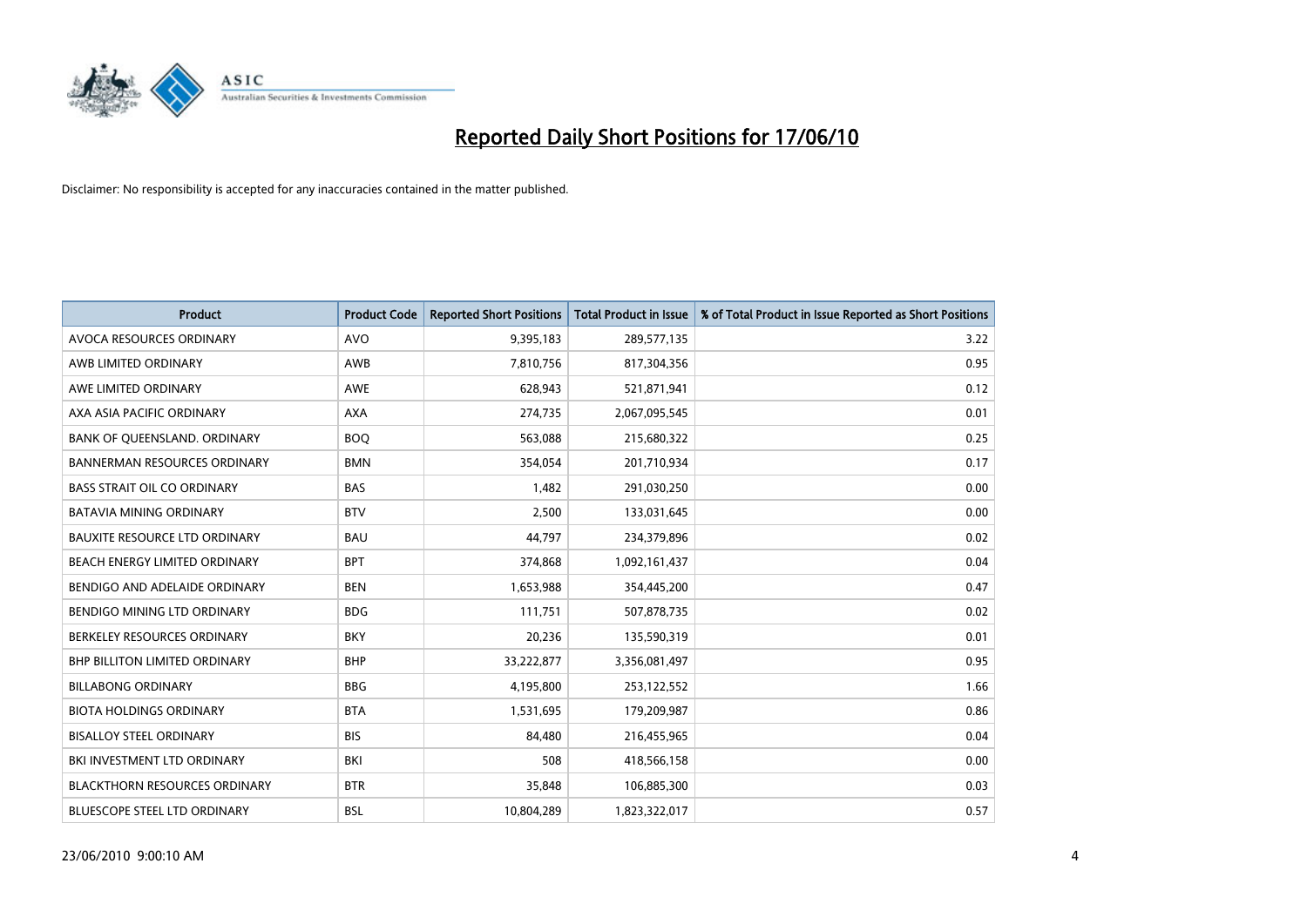

| <b>Product</b>                           | <b>Product Code</b> | <b>Reported Short Positions</b> | <b>Total Product in Issue</b> | % of Total Product in Issue Reported as Short Positions |
|------------------------------------------|---------------------|---------------------------------|-------------------------------|---------------------------------------------------------|
| <b>BOART LONGYEAR ORDINARY</b>           | <b>BLY</b>          | 3,565,993                       | 461,163,412                   | 0.76                                                    |
| <b>BOOM LOGISTICS ORDINARY</b>           | <b>BOL</b>          | 516,231                         | 460,795,156                   | 0.11                                                    |
| <b>BORAL LIMITED, ORDINARY</b>           | <b>BLD</b>          | 19,424,111                      | 598,952,998                   | 3.24                                                    |
| BOTSWANA METALS LTD ORDINARY             | <b>BML</b>          | 7,000                           | 106,087,760                   | 0.01                                                    |
| <b>BOW ENERGY LIMITED ORDINARY</b>       | <b>BOW</b>          | 3,799,167                       | 280,607,187                   | 1.36                                                    |
| <b>BRADKEN LIMITED ORDINARY</b>          | <b>BKN</b>          | 839,140                         | 137,611,361                   | 0.61                                                    |
| <b>BRAMBLES LIMITED ORDINARY</b>         | <b>BXB</b>          | 5,286,148                       | 1,422,157,914                 | 0.36                                                    |
| BRAVURA SOLUTIONS ORDINARY               | <b>BVA</b>          | 1,252,779                       | 648,127,461                   | 0.19                                                    |
| BREVILLE GROUP LTD ORDINARY              | <b>BRG</b>          | 2,740                           | 129,515,322                   | 0.00                                                    |
| <b>BROCKMAN RESOURCES ORDINARY</b>       | <b>BRM</b>          | 241,411                         | 139,738,151                   | 0.17                                                    |
| BT INVESTMENT MNGMNT ORDINARY            | <b>BTT</b>          | 362,575                         | 160,000,000                   | 0.23                                                    |
| <b>BUNNINGS WAREHOUSE ORDINARY UNITS</b> | <b>BWP</b>          | 327,317                         | 420,711,773                   | 0.07                                                    |
| <b>BURU ENERGY ORDINARY</b>              | <b>BRU</b>          | 171,612                         | 182,769,813                   | 0.09                                                    |
| <b>CABCHARGE AUSTRALIA ORDINARY</b>      | CAB                 | 902,369                         | 120,437,014                   | 0.76                                                    |
| <b>CALTEX AUSTRALIA ORDINARY</b>         | <b>CTX</b>          | 3,593,480                       | 270,000,000                   | 1.33                                                    |
| CAMPBELL BROTHERS ORDINARY               | <b>CPB</b>          | 37,916                          | 62,959,971                    | 0.06                                                    |
| CAPE LAMBERT RES LTD ORDINARY            | <b>CFE</b>          | 255,953                         | 593,166,467                   | 0.04                                                    |
| <b>CARBON ENERGY ORDINARY</b>            | <b>CNX</b>          | 713,265                         | 609,497,650                   | 0.11                                                    |
| <b>CARDNO LIMITED ORDINARY</b>           | CDD                 | 56,327                          | 90,510,461                    | 0.06                                                    |
| CARNARVON PETROLEUM ORDINARY             | <b>CVN</b>          | 49.607                          | 686,759,634                   | 0.00                                                    |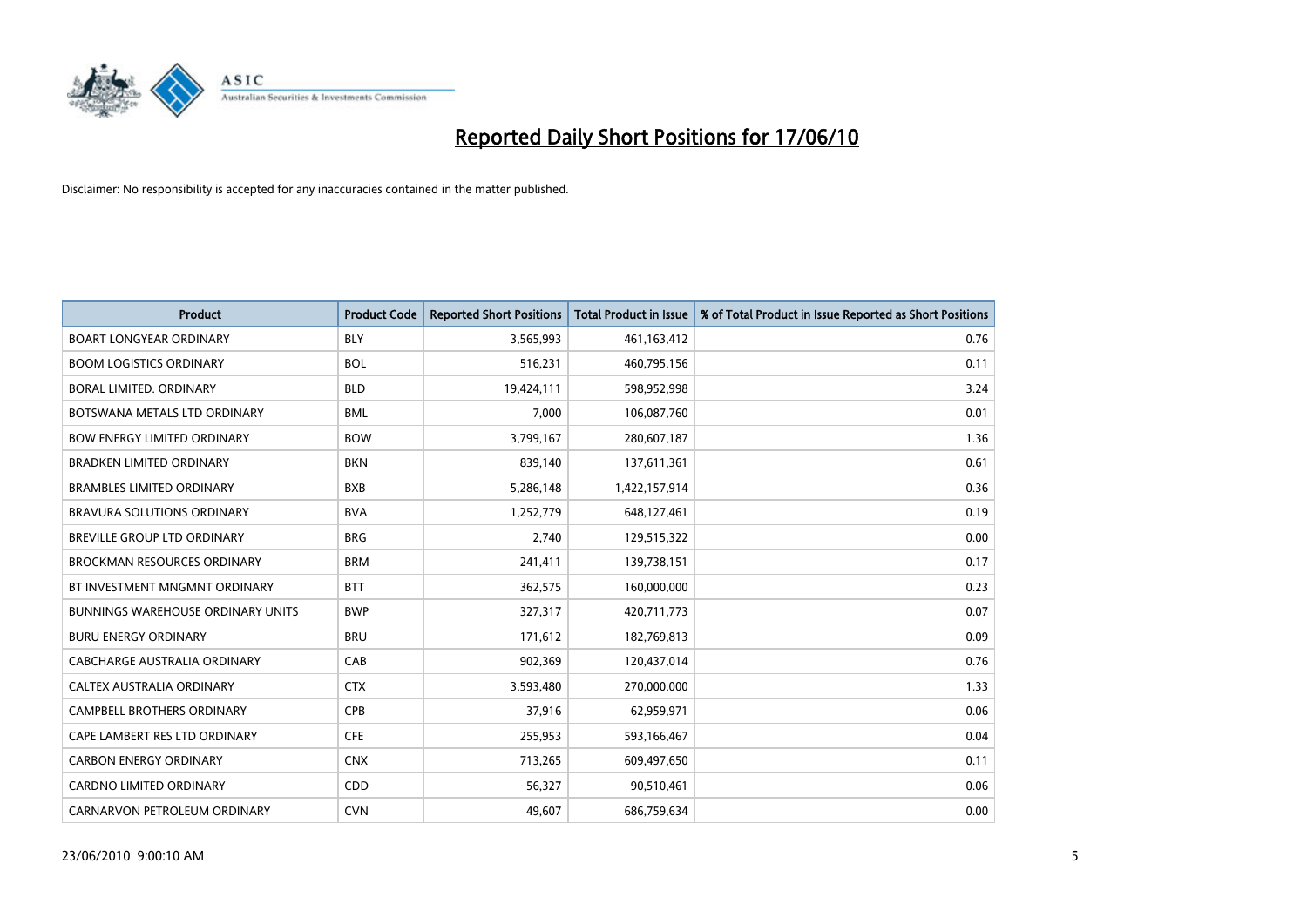

| <b>Product</b>                                | <b>Product Code</b> | <b>Reported Short Positions</b> | <b>Total Product in Issue</b> | % of Total Product in Issue Reported as Short Positions |
|-----------------------------------------------|---------------------|---------------------------------|-------------------------------|---------------------------------------------------------|
| CARNEGIE WAVE ENERGY ORDINARY                 | <b>CWE</b>          | 83,000                          | 565,237,627                   | 0.01                                                    |
| CARPATHIAN RESOURCES ORDINARY                 | <b>CPN</b>          | 75,000                          | 265,533,501                   | 0.03                                                    |
| CARPENTARIA EXP. LTD ORDINARY                 | CAP                 | 9.777                           | 70,962,488                    | 0.01                                                    |
| CARSALES.COM LTD ORDINARY                     | <b>CRZ</b>          | 869,099                         | 232,490,800                   | 0.37                                                    |
| CASH CONVERTERS ORD/DIV ACCESS                | CCV                 | 116,704                         | 379,761,025                   | 0.03                                                    |
| <b>CASPIAN OIL &amp; GAS ORDINARY</b>         | <b>CIG</b>          | 50,000                          | 1,331,500,513                 | 0.00                                                    |
| CATALPA RESOURCES ORDINARY                    | CAH                 | 28,232                          | 161,375,074                   | 0.01                                                    |
| CAULDRON ENERGY LTD ORDINARY                  | <b>CXU</b>          | 26,000                          | 88,724,083                    | 0.03                                                    |
| <b>CEC GROUP LIMITED ORDINARY</b>             | <b>CEG</b>          | 1,750                           | 79,662,662                    | 0.00                                                    |
| <b>CELLNET GROUP ORDINARY</b>                 | <b>CLT</b>          | 1,342                           | 73,986,184                    | 0.00                                                    |
| CENTENNIAL COAL ORDINARY                      | <b>CEY</b>          | 9,290,188                       | 394,889,237                   | 2.38                                                    |
| CENTRAL PETROLEUM ORDINARY                    | <b>CTP</b>          | 11,455                          | 907,289,333                   | 0.00                                                    |
| CENTRO PROPERTIES UNITS/ORD STAPLED           | <b>CNP</b>          | 382,572                         | 972,414,514                   | 0.04                                                    |
| <b>CENTRO RETAIL GROUP STAPLED SECURITIES</b> | <b>CER</b>          | 645,590                         | 2,286,399,424                 | 0.03                                                    |
| <b>CERAMIC FUEL CELLS ORDINARY</b>            | <b>CFU</b>          | 132,140                         | 1,029,873,280                 | 0.02                                                    |
| <b>CFS RETAIL PROPERTY UNITS</b>              | <b>CFX</b>          | 56,505,661                      | 2,510,727,671                 | 2.25                                                    |
| CGA MINING LIMITED ORDINARY                   | CGX                 | 277,055                         | 331,294,976                   | 0.08                                                    |
| CHALLENGER DIV.PRO. STAPLED UNITS             | <b>CDI</b>          | 1,706,615                       | 913,426,007                   | 0.18                                                    |
| CHALLENGER F.S.G.LTD ORDINARY                 | CGF                 | 11,224,664                      | 505,985,052                   | 2.22                                                    |
| CHALLENGER INFRAST. STAPLED UNITS             | <b>CIF</b>          | 38,822                          | 318,966,280                   | 0.01                                                    |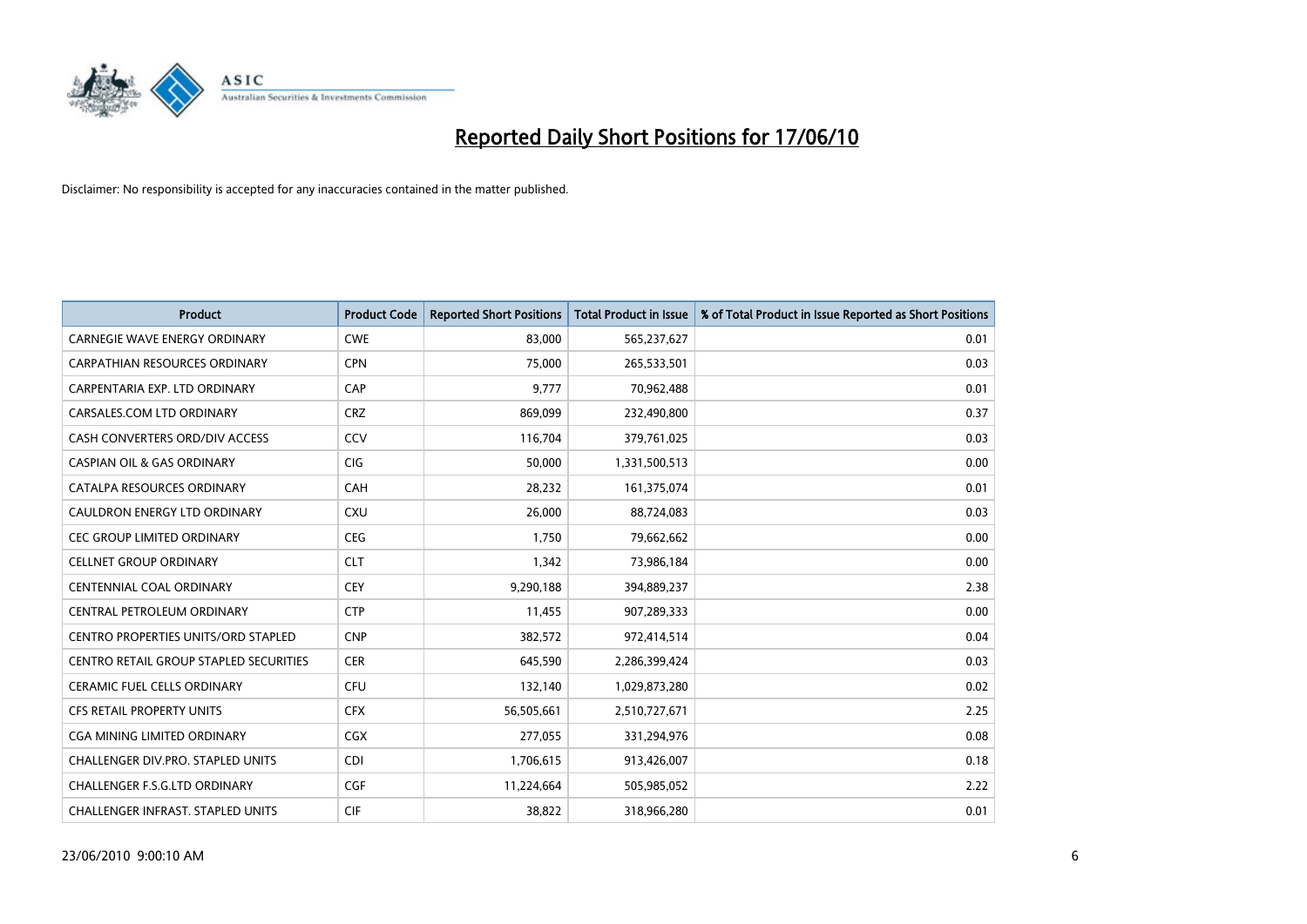

| <b>Product</b>                          | <b>Product Code</b> | <b>Reported Short Positions</b> | Total Product in Issue | % of Total Product in Issue Reported as Short Positions |
|-----------------------------------------|---------------------|---------------------------------|------------------------|---------------------------------------------------------|
| <b>CHANDLER MACLEOD LTD ORDINARY</b>    | <b>CMG</b>          | 11,970                          | 416,887,960            | 0.00                                                    |
| CHARTER HALL GROUP STAPLED US PROHIBIT. | <b>CHC</b>          | 533,084                         | 1,212,723,832          | 0.04                                                    |
| <b>CHARTER HALL OFFICE UNIT</b>         | CQO                 | 448,307                         | 4,872,354,215          | 0.00                                                    |
| <b>CHARTER HALL RETAIL UNITS</b>        | <b>COR</b>          | 1,873,696                       | 1,505,216,260          | 0.12                                                    |
| CHEMGENEX PHARMACEUT ORDINARY           | <b>CXS</b>          | 2,225                           | 283,348,870            | 0.00                                                    |
| CITADEL RESOURCE GRP ORDINARY           | CGG                 | 2,061,606                       | 1,463,244,574          | 0.14                                                    |
| CITIGOLD CORP LTD ORDINARY              | <b>CTO</b>          | 2,098,686                       | 908,565,634            | 0.23                                                    |
| CLINUVEL PHARMACEUT, ORDINARY           | CUV                 | 41,277                          | 303,188,665            | 0.01                                                    |
| <b>CLOUGH LIMITED ORDINARY</b>          | <b>CLO</b>          | 931,870                         | 768,456,269            | 0.12                                                    |
| <b>COAL &amp; ALLIED ORDINARY</b>       | <b>CNA</b>          | 4.880                           | 86,584,735             | 0.00                                                    |
| COAL OF AFRICA LTD ORDINARY             | <b>CZA</b>          | 773,227                         | 480,514,663            | 0.16                                                    |
| <b>COALSPUR MINES LTD ORDINARY</b>      | <b>CPL</b>          | 96,938                          | 361,453,962            | 0.03                                                    |
| COCA-COLA AMATIL ORDINARY               | <b>CCL</b>          | 4,744,033                       | 754,432,669            | 0.62                                                    |
| <b>COCHLEAR LIMITED ORDINARY</b>        | <b>COH</b>          | 2,202,497                       | 56,543,401             | 3.89                                                    |
| COEUR D'ALENE MINES. CDI 1:1            | <b>CXC</b>          | 3,210                           | 4,456,490              | 0.07                                                    |
| <b>COFFEY INTERNATIONAL ORDINARY</b>    | COF                 | 5.744                           | 129,035,760            | 0.00                                                    |
| COMMONWEALTH BANK, ORDINARY             | <b>CBA</b>          | 13,254,377                      | 1,548,737,374          | 0.82                                                    |
| COMMONWEALTH PROP ORDINARY UNITS        | <b>CPA</b>          | 25,893,015                      | 2,012,803,230          | 1.28                                                    |
| <b>COMPASS RESOURCES ORDINARY</b>       | <b>CMR</b>          | 101,480                         | 147,402,920            | 0.07                                                    |
| <b>COMPUTERSHARE LTD ORDINARY</b>       | <b>CPU</b>          | 2,575,387                       | 555,664,059            | 0.46                                                    |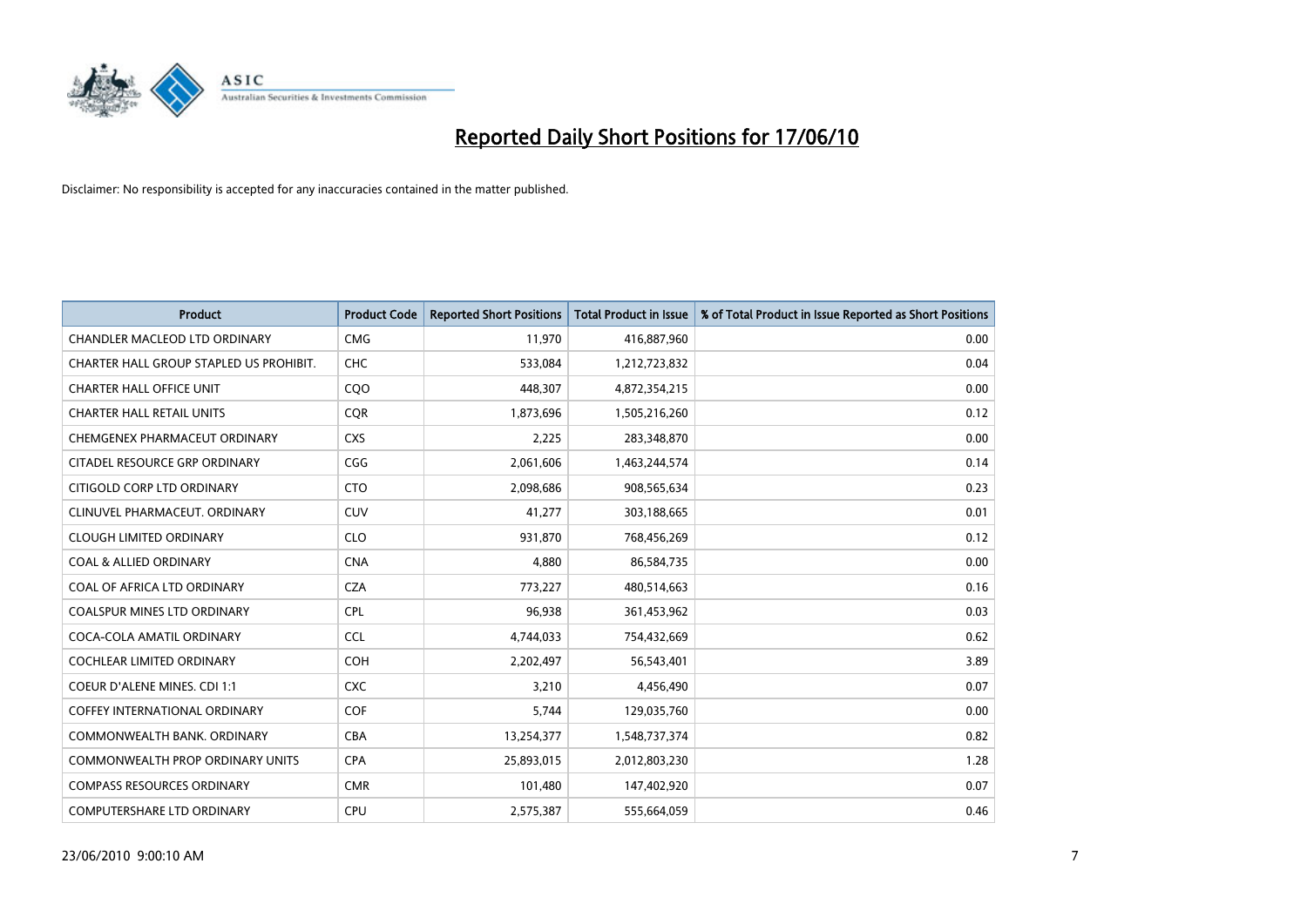

| <b>Product</b>                           | <b>Product Code</b> | <b>Reported Short Positions</b> | <b>Total Product in Issue</b> | % of Total Product in Issue Reported as Short Positions |
|------------------------------------------|---------------------|---------------------------------|-------------------------------|---------------------------------------------------------|
| <b>CONNECTEAST GROUP STAPLED</b>         | <b>CEU</b>          | 18,464,618                      | 3,940,145,951                 | 0.48                                                    |
| CONQUEST MINING ORDINARY                 | <b>COT</b>          | 432,917                         | 353,151,103                   | 0.12                                                    |
| CONSOLIDATED MEDIA, ORDINARY             | <b>CMI</b>          | 4,354,798                       | 620,709,233                   | 0.70                                                    |
| CONTANGO MICROCAP ORDINARY               | <b>CTN</b>          | 7,500                           | 150,088,688                   | 0.00                                                    |
| <b>COOPER ENERGY LTD ORDINARY</b>        | <b>COE</b>          | 14,860                          | 292,576,001                   | 0.01                                                    |
| COPPER STRIKE LTD ORDINARY               | <b>CSE</b>          | 714                             | 116,455,571                   | 0.00                                                    |
| <b>CORPORATE EXPRESS ORDINARY</b>        | <b>CXP</b>          | 508,497                         | 169,335,966                   | 0.29                                                    |
| <b>COUNT FINANCIAL ORDINARY</b>          | COU                 | 1,961,944                       | 258,251,285                   | 0.76                                                    |
| CRANE GROUP LIMITED ORDINARY             | <b>CRG</b>          | 2,529,683                       | 78,286,427                    | 3.19                                                    |
| <b>CROMWELL GROUP STAPLED SECURITIES</b> | <b>CMW</b>          | 106,982                         | 807,834,934                   | 0.01                                                    |
| <b>CROWN LIMITED ORDINARY</b>            | <b>CWN</b>          | 5,010,105                       | 753,555,290                   | 0.69                                                    |
| <b>CSG LIMITED ORDINARY</b>              | CSV                 | 135,357                         | 242,057,695                   | 0.05                                                    |
| <b>CSL LIMITED ORDINARY</b>              | <b>CSL</b>          | 18,247,929                      | 549,688,808                   | 3.32                                                    |
| <b>CSR LIMITED ORDINARY</b>              | <b>CSR</b>          | 13,399,385                      | 1,514,920,814                 | 0.89                                                    |
| <b>CUDECO LIMITED ORDINARY</b>           | CDU                 | 911,389                         | 137,285,632                   | 0.66                                                    |
| <b>CUSTOMERS LIMITED ORDINARY</b>        | CUS                 | 173,824                         | 136,054,407                   | 0.13                                                    |
| DAVID JONES LIMITED ORDINARY             | <b>DJS</b>          | 6,619,560                       | 510,945,759                   | 1.29                                                    |
| DECMIL GROUP LIMITED ORDINARY            | <b>DCG</b>          | 37,427                          | 123,554,568                   | 0.02                                                    |
| DEEP YELLOW LIMITED ORDINARY             | <b>DYL</b>          | 43,649                          | 1,125,814,458                 | 0.00                                                    |
| DEVINE LIMITED ORDINARY                  | <b>DVN</b>          | 1.000                           | 634,918,223                   | 0.00                                                    |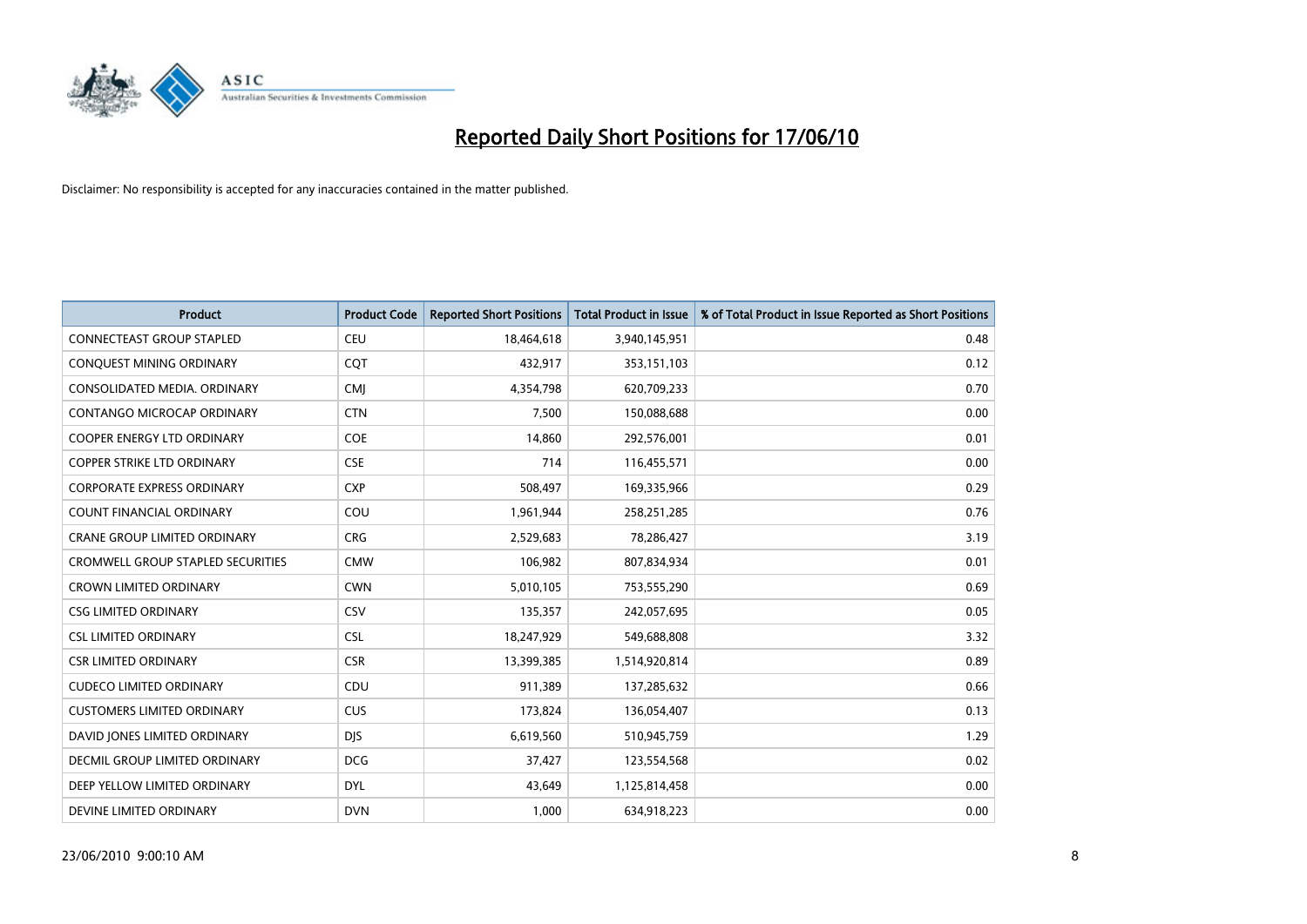

| <b>Product</b>                            | <b>Product Code</b> | <b>Reported Short Positions</b> | <b>Total Product in Issue</b> | % of Total Product in Issue Reported as Short Positions |
|-------------------------------------------|---------------------|---------------------------------|-------------------------------|---------------------------------------------------------|
| DEXUS PROPERTY GROUP STAPLED UNITS        | <b>DXS</b>          | 9,762,425                       | 4,820,821,799                 | 0.20                                                    |
| <b>DOMINION MINING ORDINARY</b>           | <b>DOM</b>          | 824,140                         | 103,327,059                   | 0.79                                                    |
| DOWNER EDI LIMITED ORDINARY               | <b>DOW</b>          | 1,002,461                       | 336,582,351                   | 0.29                                                    |
| DUET GROUP STAPLED US PROHIBIT.           | <b>DUE</b>          | 1,041,347                       | 870,559,400                   | 0.12                                                    |
| DYESOL LIMITED ORDINARY                   | <b>DYE</b>          | 862,115                         | 130,875,632                   | 0.65                                                    |
| <b>EASTERN STAR GAS ORDINARY</b>          | ESG                 | 8,630,061                       | 872,224,422                   | 0.97                                                    |
| ELDERS LIMITED ORDINARY                   | <b>ELD</b>          | 10,806,110                      | 448,598,480                   | 2.42                                                    |
| ELDORADO GOLD CORP CDI 1:1                | EAU                 | 33,924                          | 28,950,668                    | 0.13                                                    |
| ELIXIR PETROLEUM LTD ORDINARY             | <b>EXR</b>          | 324,400                         | 188,988,472                   | 0.17                                                    |
| <b>EMECO HOLDINGS ORDINARY</b>            | <b>EHL</b>          | 2,495,519                       | 631,237,586                   | 0.39                                                    |
| ENERGY RESOURCES ORDINARY 'A'             | <b>ERA</b>          | 132,699                         | 190,737,934                   | 0.07                                                    |
| <b>ENERGY WORLD CORPOR, ORDINARY</b>      | <b>EWC</b>          | 8,578,722                       | 1,561,166,672                 | 0.55                                                    |
| <b>ENTEK ENERGY LTD ORDINARY</b>          | <b>ETE</b>          | 489,903                         | 225,192,535                   | 0.22                                                    |
| <b>ENTELLECT SOLUTIONS ORDINARY</b>       | <b>ESN</b>          | 464,050                         | 1,740,334,200                 | 0.03                                                    |
| <b>ENVESTRA LIMITED ORDINARY</b>          | <b>ENV</b>          | 829,307                         | 1,386,827,962                 | 0.06                                                    |
| EQUINOX MINERALS LTD CHESS DEPOSITARY INT | EON                 | 8,306,406                       | 707,536,545                   | 1.14                                                    |
| ETFS METALS. ETFS GOLD                    | GOLD                | 2,000                           | 4,683,391                     | 0.04                                                    |
| <b>EVEREST FINANCIAL ORDINARY</b>         | <b>EFG</b>          | 4,300                           | 251,442,316                   | 0.00                                                    |
| <b>EXCELSIOR GOLD LTD ORDINARY</b>        | EXG                 | 45,693                          | 208,139,642                   | 0.02                                                    |
| EXTRACT RESOURCES ORDINARY                | <b>EXT</b>          | 1,790,825                       | 242,867,636                   | 0.74                                                    |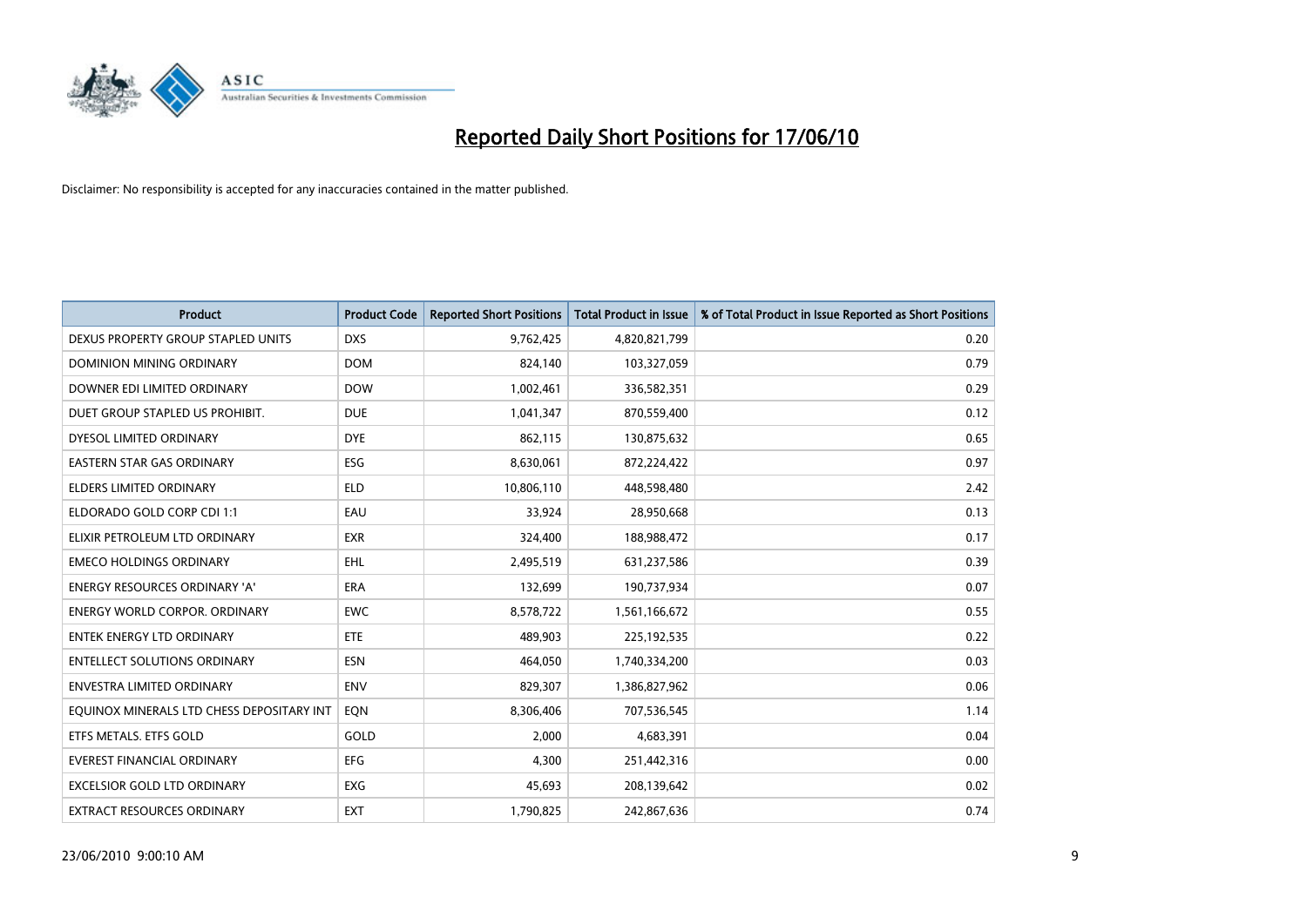

| <b>Product</b>                        | <b>Product Code</b> | <b>Reported Short Positions</b> | <b>Total Product in Issue</b> | % of Total Product in Issue Reported as Short Positions |
|---------------------------------------|---------------------|---------------------------------|-------------------------------|---------------------------------------------------------|
| FAIRFAX MEDIA LTD ORDINARY            | <b>FXJ</b>          | 270,992,915                     | 2,351,955,725                 | 11.50                                                   |
| <b>FANTASTIC HOLDINGS ORDINARY</b>    | <b>FAN</b>          | 42,826                          | 102,669,351                   | 0.04                                                    |
| FERRAUS LIMITED ORDINARY              | <b>FRS</b>          | 370                             | 177,647,198                   | 0.00                                                    |
| FIG TREE DEVELOPMNTS ORDINARY         | <b>FTD</b>          | 8.088                           | 100,421,069                   | 0.01                                                    |
| FISHER & PAYKEL APP. ORDINARY         | <b>FPA</b>          | 8,889,559                       | 724,235,162                   | 1.22                                                    |
| FISHER & PAYKEL H. ORDINARY           | <b>FPH</b>          | 1,223,097                       | 512,327,327                   | 0.24                                                    |
| FKP PROPERTY GROUP STAPLED SECURITIES | <b>FKP</b>          | 5,564,745                       | 1,166,032,778                 | 0.48                                                    |
| FLEETWOOD CORP ORDINARY               | <b>FWD</b>          | 115,215                         | 53,967,182                    | 0.21                                                    |
| FLETCHER BUILDING ORDINARY            | <b>FBU</b>          | 330,248                         | 606,946,993                   | 0.05                                                    |
| FLEXIGROUP LIMITED ORDINARY           | <b>FXL</b>          | 142,536                         | 270,818,164                   | 0.05                                                    |
| FLIGHT CENTRE ORDINARY                | <b>FLT</b>          | 2,421,770                       | 99,771,838                    | 2.42                                                    |
| <b>FLINDERS MINES LTD ORDINARY</b>    | <b>FMS</b>          | 20,752,618                      | 1,819,849,571                 | 1.15                                                    |
| <b>FOCUS MINERALS LTD ORDINARY</b>    | <b>FML</b>          | 100,000                         | 2,862,543,210                 | 0.00                                                    |
| FORTE ENERGY NL ORDINARY              | <b>FTE</b>          | 2,658,986                       | 580,658,031                   | 0.46                                                    |
| FORTESCUE METALS GRP ORDINARY         | <b>FMG</b>          | 22,952,249                      | 3,106,992,301                 | 0.73                                                    |
| <b>FOSTER'S GROUP ORDINARY</b>        | FGL                 | 9,784,825                       | 1,930,432,682                 | 0.49                                                    |
| <b>FUNTASTIC LIMITED ORDINARY</b>     | <b>FUN</b>          | 322,528                         | 340,997,682                   | 0.09                                                    |
| <b>G.U.D. HOLDINGS ORDINARY</b>       | <b>GUD</b>          | 357.700                         | 61,065,933                    | 0.58                                                    |
| <b>GALAXY RESOURCES ORDINARY</b>      | <b>GXY</b>          | 121,466                         | 190,553,358                   | 0.06                                                    |
| <b>GEODYNAMICS LIMITED ORDINARY</b>   | GDY                 | 280,199                         | 290,725,222                   | 0.09                                                    |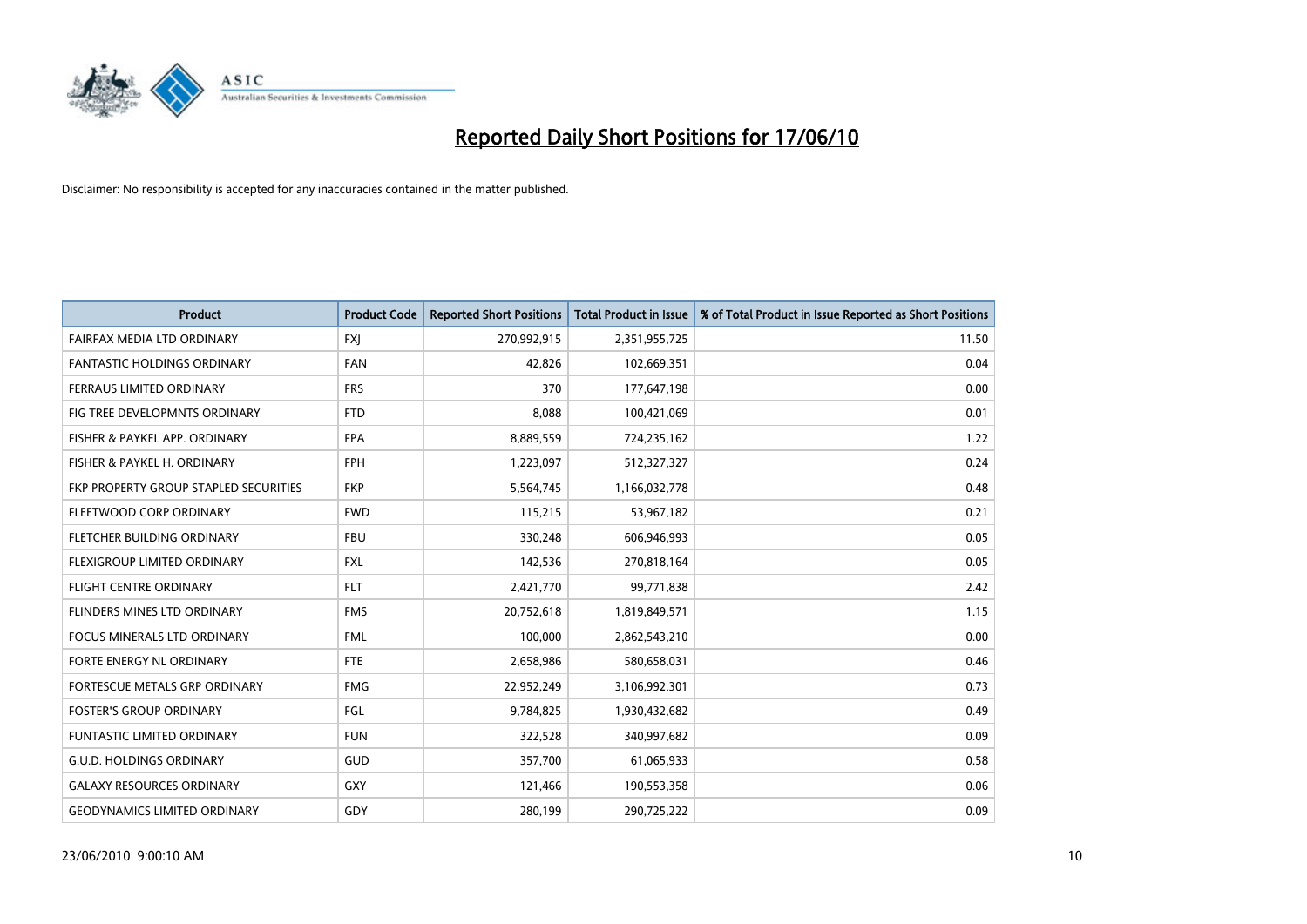

| <b>Product</b>                            | <b>Product Code</b> | <b>Reported Short Positions</b> | Total Product in Issue | % of Total Product in Issue Reported as Short Positions |
|-------------------------------------------|---------------------|---------------------------------|------------------------|---------------------------------------------------------|
| <b>GINDALBIE METALS LTD ORDINARY</b>      | <b>GBG</b>          | 9,485,945                       | 707,757,674            | 1.33                                                    |
| <b>GIRALIA RESOURCES NL ORDINARY</b>      | <b>GIR</b>          | 543,515                         | 178,310,170            | 0.30                                                    |
| <b>GLOBAL IRON LIMITED ORDINARY</b>       | <b>GFE</b>          | 45,932                          | 18,125,002             | 0.25                                                    |
| <b>GLOBAL MINING ORDINARY</b>             | <b>GMI</b>          | 8,951                           | 199,725,607            | 0.00                                                    |
| <b>GLOUCESTER COAL ORDINARY</b>           | GCL                 | 263,328                         | 81,962,133             | 0.33                                                    |
| <b>GME RESOURCES LTD ORDINARY</b>         | <b>GME</b>          | 800                             | 302,352,750            | 0.00                                                    |
| <b>GOLDEN GATE PETROL ORDINARY</b>        | GGP                 | 11,538                          | 975,826,623            | 0.00                                                    |
| <b>GOLDEN WEST RESOURCE ORDINARY</b>      | GWR                 | 1,617                           | 143, 135, 763          | 0.00                                                    |
| <b>GOODMAN FIELDER. ORDINARY</b>          | <b>GFF</b>          | 1,862,251                       | 1,380,386,438          | 0.14                                                    |
| <b>GOODMAN GROUP STAPLED US PROHIBIT.</b> | <b>GMG</b>          | 3,720,910                       | 6,369,751,394          | 0.05                                                    |
| <b>GPT GROUP STAPLED SEC.</b>             | <b>GPT</b>          | 11,912,001                      | 1,855,529,431          | 0.65                                                    |
| <b>GRAINCORP LIMITED A CLASS ORDINARY</b> | <b>GNC</b>          | 4,501,906                       | 198,318,900            | 2.28                                                    |
| <b>GRANGE RESOURCES, ORDINARY</b>         | <b>GRR</b>          | 1,485,564                       | 1,151,778,896          | 0.13                                                    |
| <b>GREAT SOUTHERN LTD ORDINARY</b>        | <b>GTP</b>          | 5,716,377                       | 643,234,118            | 0.88                                                    |
| <b>GREENLAND MIN EN LTD ORDINARY</b>      | GGG                 | 42.900                          | 232,258,247            | 0.02                                                    |
| GUINNESS PEAT GROUP. CHESS DEPOSITARY INT | <b>GPG</b>          | 55                              | 297,175,475            | 0.00                                                    |
| <b>GUNNS LIMITED ORDINARY</b>             | <b>GNS</b>          | 10,965,969                      | 806,734,892            | 1.37                                                    |
| <b>GWA INTERNATIONAL ORDINARY</b>         | <b>GWT</b>          | 4,756,615                       | 301,102,514            | 1.58                                                    |
| HARVEY NORMAN ORDINARY                    | <b>HVN</b>          | 31,418,223                      | 1,062,316,784          | 2.96                                                    |
| <b>HASTIE GROUP LIMITED ORDINARY</b>      | <b>HST</b>          | 362,460                         | 239,716,924            | 0.14                                                    |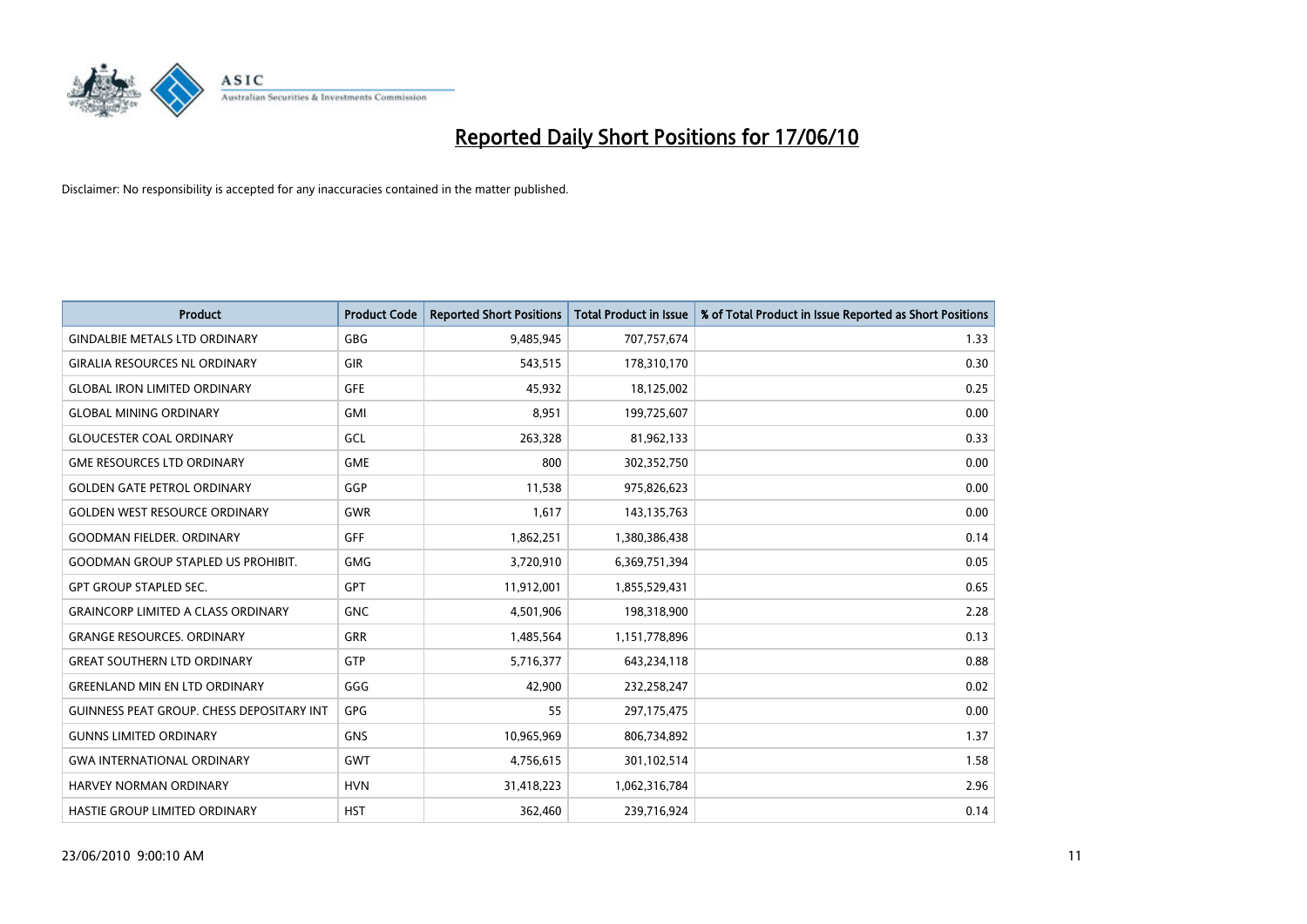

| <b>Product</b>                        | <b>Product Code</b> | <b>Reported Short Positions</b> | Total Product in Issue | % of Total Product in Issue Reported as Short Positions |
|---------------------------------------|---------------------|---------------------------------|------------------------|---------------------------------------------------------|
| HASTINGS DIVERSIFIED STAPLED SECURITY | <b>HDF</b>          | 832,852                         | 500,273,209            | 0.16                                                    |
| HEALTHSCOPE LIMITED ORDINARY          | <b>HSP</b>          | 738,528                         | 317,010,025            | 0.24                                                    |
| <b>HEARTWARE INT INC CDI 35:1</b>     | <b>HIN</b>          | 272,008                         | 72,583,000             | 0.37                                                    |
| <b>HENDERSON GROUP CDI 1:1</b>        | <b>HGG</b>          | 10,511,985                      | 563,460,089            | 1.85                                                    |
| HFA HOLDINGS LIMITED ORDINARY         | <b>HFA</b>          | 1,822,532                       | 469,330,170            | 0.38                                                    |
| <b>HIGHLANDS PACIFIC ORDINARY</b>     | <b>HIG</b>          | 2,382,805                       | 668,112,148            | 0.36                                                    |
| HILLGROVE RES LTD ORDINARY            | <b>HGO</b>          | 176,778                         | 481,137,223            | 0.04                                                    |
| HILLS INDUSTRIES LTD ORDINARY         | <b>HIL</b>          | 2,030,598                       | 248,219,660            | 0.80                                                    |
| HORIZON OIL LIMITED ORDINARY          | <b>HZN</b>          | 2,493,971                       | 1,126,621,515          | 0.23                                                    |
| <b>ICON ENERGY LIMITED ORDINARY</b>   | <b>ICN</b>          | 329,852                         | 439,801,394            | 0.09                                                    |
| IDT AUSTRALIA LTD ORDINARY            | <b>IDT</b>          | 18,000                          | 43,096,294             | 0.04                                                    |
| <b>IINET LIMITED ORDINARY</b>         | <b>IIN</b>          | 92,965                          | 151,808,302            | 0.06                                                    |
| ILUKA RESOURCES ORDINARY              | ILU                 | 8,104,757                       | 418,700,517            | 1.92                                                    |
| <b>IMDEX LIMITED ORDINARY</b>         | <b>IMD</b>          | 831,153                         | 195,037,128            | 0.43                                                    |
| IMF (AUSTRALIA) LTD ORDINARY          | IMF                 | 451,467                         | 122,496,819            | 0.37                                                    |
| <b>IMX RESOURCES LTD ORDINARY</b>     | <b>IXR</b>          | 20,000                          | 230,802,803            | 0.01                                                    |
| <b>INCITEC PIVOT ORDINARY</b>         | <b>IPL</b>          | 3,889,749                       | 1,624,932,978          | 0.22                                                    |
| INDAGO RESOURCES LTD ORDINARY         | <b>IDG</b>          | 8,179                           | 99,449,536             | 0.01                                                    |
| <b>INDEPENDENCE GROUP ORDINARY</b>    | <b>IGO</b>          | 177,559                         | 113,703,539            | 0.17                                                    |
| INDOPHIL RESOURCES ORDINARY           | <b>IRN</b>          | 844,839                         | 421,777,937            | 0.20                                                    |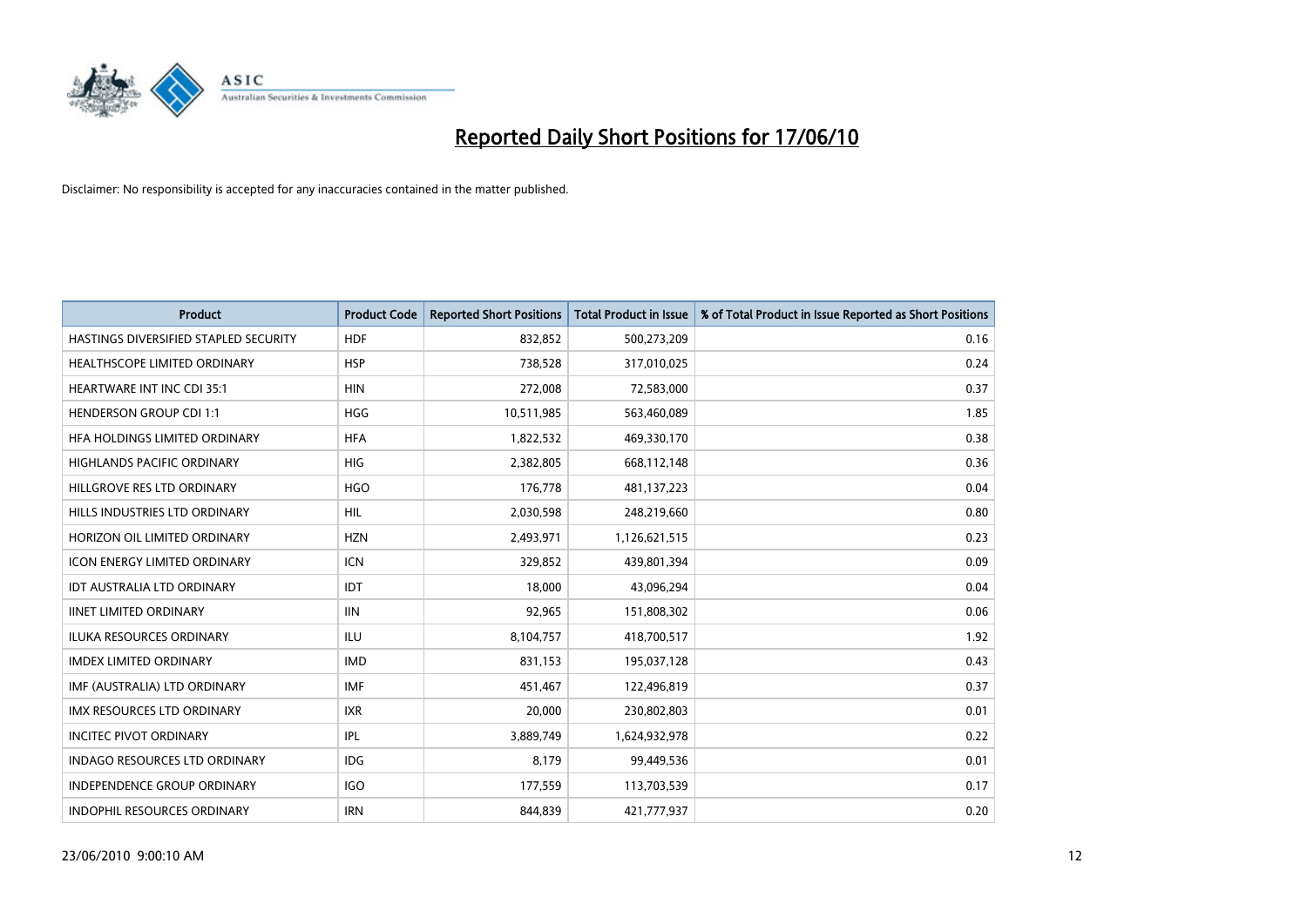

| <b>Product</b>                           | <b>Product Code</b> | <b>Reported Short Positions</b> | Total Product in Issue | % of Total Product in Issue Reported as Short Positions |
|------------------------------------------|---------------------|---------------------------------|------------------------|---------------------------------------------------------|
| <b>INDUSTREA LIMITED ORDINARY</b>        | <b>IDL</b>          | 1,075,227                       | 956,668,877            | 0.10                                                    |
| <b>INFIGEN ENERGY STAPLED SECURITIES</b> | <b>IFN</b>          | 6,318,335                       | 777,656,734            | 0.81                                                    |
| ING INDUSTRIAL FUND UNITS                | <b>IIF</b>          | 6,313,036                       | 2,592,249,647          | 0.24                                                    |
| ING OFFICE FUND STAPLED SECURITIES       | <b>IOF</b>          | 853,989                         | 2,729,071,212          | 0.03                                                    |
| ING RE COM GROUP STAPLED SECURITIES      | <b>ILF</b>          | 3,583                           | 441,029,194            | 0.00                                                    |
| INNAMINCKA PETROLEUM ORDINARY            | <b>INP</b>          | 14,205                          | 261,548,890            | 0.01                                                    |
| INSURANCE AUSTRALIA ORDINARY             | IAG                 | 2,569,362                       | 2,078,994,021          | 0.11                                                    |
| <b>INTEGRA MINING LTD, ORDINARY</b>      | <b>IGR</b>          | 1,824,986                       | 755,792,394            | 0.23                                                    |
| <b>INTOLL GROUP STAPLED SECURITIES</b>   | <b>ITO</b>          | 10,154,536                      | 2,261,732,048          | 0.46                                                    |
| <b>INTREPID MINES ORDINARY</b>           | <b>IAU</b>          | 21,699                          | 429,214,798            | 0.00                                                    |
| <b>INVOCARE LIMITED ORDINARY</b>         | <b>IVC</b>          | 870,648                         | 102,069,091            | 0.85                                                    |
| ION LIMITED ORDINARY                     | <b>ION</b>          | 164,453                         | 256,365,105            | 0.06                                                    |
| <b>IOOF HOLDINGS LTD ORDINARY</b>        | <b>IFL</b>          | 1,322,009                       | 229,794,395            | 0.56                                                    |
| <b>IRESS MARKET TECH. ORDINARY</b>       | <b>IRE</b>          | 749,439                         | 123,812,455            | 0.58                                                    |
| <b>IRON ORE HOLDINGS ORDINARY</b>        | <b>IOH</b>          | 12,146                          | 131,122,047            | 0.01                                                    |
| <b>ISHARES MSCI EAFE CDI 1:1</b>         | <b>IVE</b>          | 56,845                          | 590,400,000            | 0.01                                                    |
| ISHARES MSCI EM MKTS CDI 1:1             | <b>IEM</b>          | 63,774                          | 425,700,000            | 0.01                                                    |
| <b>ISOFT GROUP LIMITED ORDINARY</b>      | <b>ISF</b>          | 20,266,387                      | 1,037,994,023          | 1.95                                                    |
| <b>IVANHOE AUSTRALIA ORDINARY</b>        | <b>IVA</b>          | 240,723                         | 70,955,953             | 0.34                                                    |
| <b>JABIRU METALS LTD ORDINARY</b>        | <b>JML</b>          | 100,896                         | 552,619,180            | 0.01                                                    |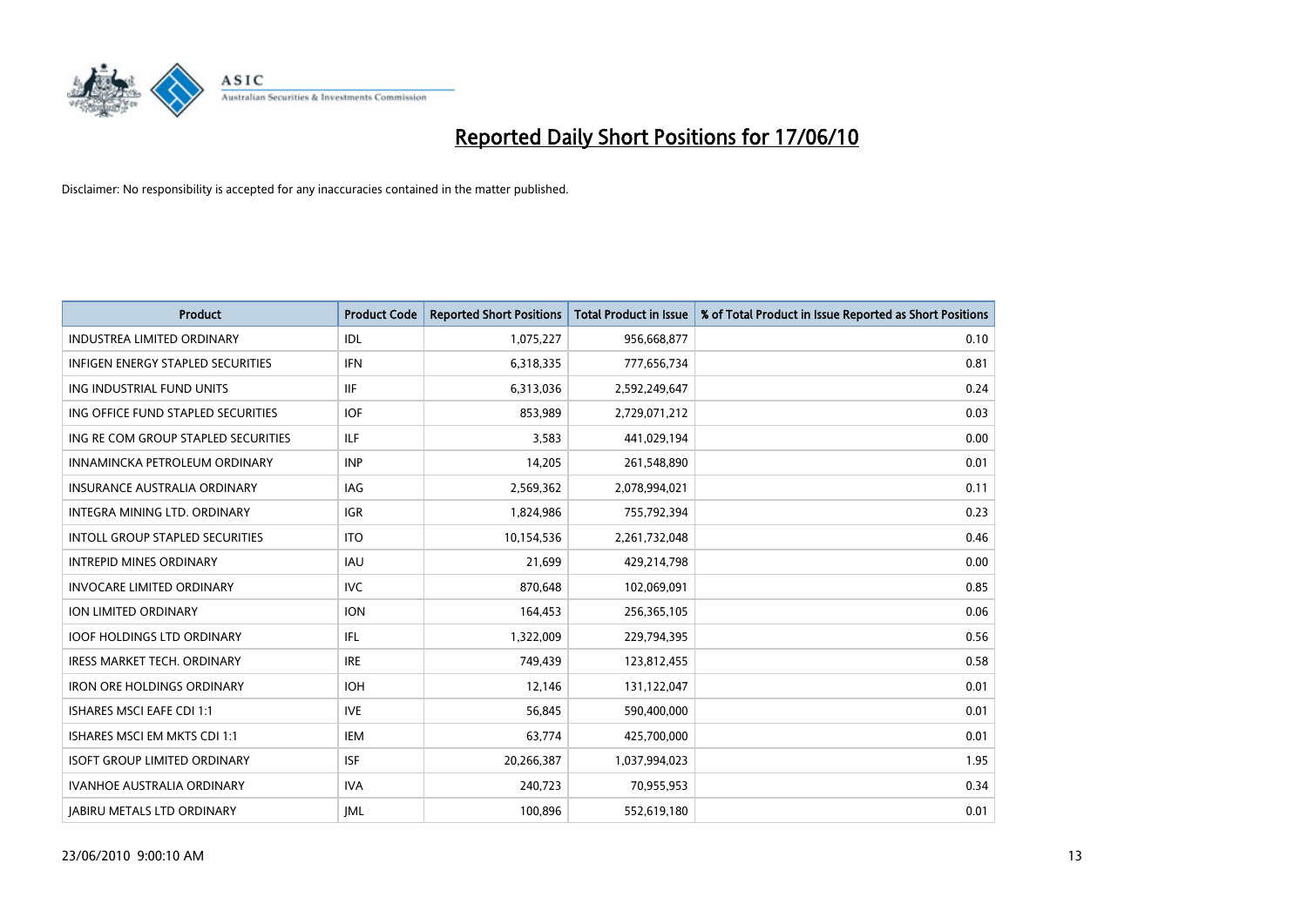

| <b>Product</b>                                  | <b>Product Code</b> | <b>Reported Short Positions</b> | <b>Total Product in Issue</b> | % of Total Product in Issue Reported as Short Positions |
|-------------------------------------------------|---------------------|---------------------------------|-------------------------------|---------------------------------------------------------|
| <b>JAMES HARDIE INDUST CHESS DEPOSITARY INT</b> | <b>IHX</b>          | 12,052,434                      | 434,916,592                   | 2.76                                                    |
| <b>JAMESON RESOURCES ORDINARY</b>               | <b>JAL</b>          | 1,600,000                       | 63,885,910                    | 2.50                                                    |
| <b>JB HI-FI LIMITED ORDINARY</b>                | <b>IBH</b>          | 3,788,175                       | 108,344,987                   | 3.50                                                    |
| KAGARA LTD ORDINARY                             | KZL                 | 2,112,739                       | 674,489,717                   | 0.31                                                    |
| KAROON GAS AUSTRALIA ORDINARY                   | <b>KAR</b>          | 556,953                         | 177,546,198                   | 0.32                                                    |
| KATHMANDU HOLD LTD ORDINARY                     | <b>KMD</b>          | 822,024                         | 200,000,000                   | 0.41                                                    |
| <b>KEYBRIDGE CAPITAL ORDINARY</b>               | <b>KBC</b>          | 5.999                           | 172,070,564                   | 0.00                                                    |
| KIMBERLEY METALS LTD ORDINARY                   | <b>KBL</b>          | 260,945                         | 94,490,816                    | 0.27                                                    |
| KINGSGATE CONSOLID. ORDINARY                    | <b>KCN</b>          | 87,778                          | 97,972,949                    | 0.07                                                    |
| LEIGHTON HOLDINGS ORDINARY                      | LEI                 | 2,827,902                       | 300,687,299                   | 0.94                                                    |
| LEND LEASE GROUP UNIT/ORD STAPLED               | LLC                 | 988,485                         | 565,558,754                   | 0.17                                                    |
| LIHIR GOLD LIMITED. ORDINARY                    | LGL                 | 28,524,850                      | 2,368,729,935                 | 1.21                                                    |
| LINC ENERGY LTD ORDINARY                        | <b>LNC</b>          | 583,613                         | 489,093,470                   | 0.11                                                    |
| LIQUEFIED NATURAL ORDINARY                      | <b>LNG</b>          | 416                             | 213,339,015                   | 0.00                                                    |
| LYNAS CORPORATION ORDINARY                      | <b>LYC</b>          | 13,865,236                      | 1,655,499,093                 | 0.83                                                    |
| MAC SERVICES (THE) ORDINARY                     | <b>MSL</b>          | 42,188                          | 165,966,692                   | 0.03                                                    |
| MACARTHUR COAL ORDINARY                         | <b>MCC</b>          | 943,930                         | 254,333,109                   | 0.36                                                    |
| <b>MACMAHON HOLDINGS ORDINARY</b>               | <b>MAH</b>          | 11,176,432                      | 733,711,705                   | 1.51                                                    |
| MACO ATLAS ROADS GRP ORDINARY STAPLED           | <b>MOA</b>          | 2,160,942                       | 452,345,907                   | 0.47                                                    |
| <b>MACQUARIE DDR TRUST UNITS</b>                | <b>MDT</b>          | 131.540                         | 1,084,683,042                 | 0.01                                                    |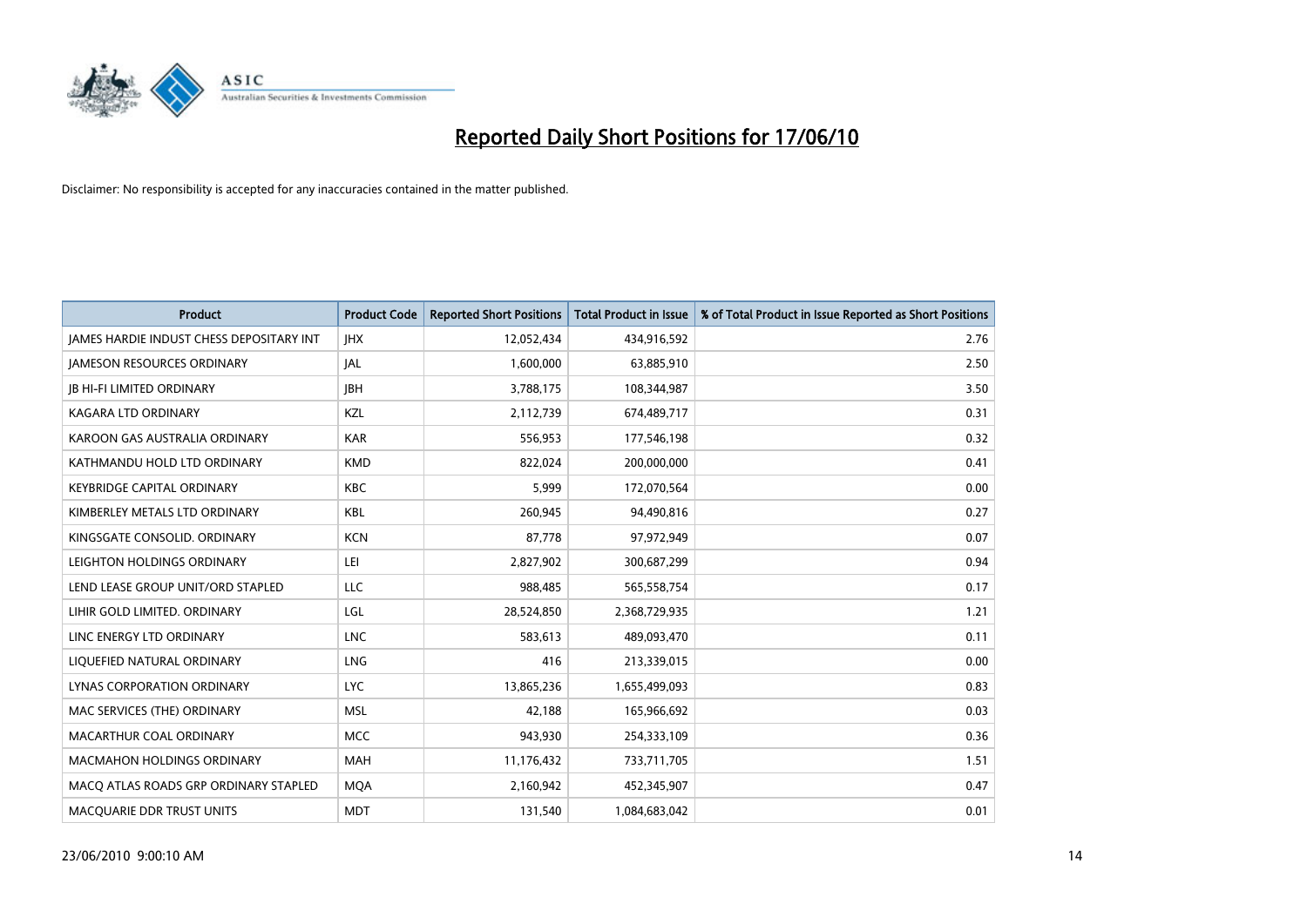

| <b>Product</b>                     | <b>Product Code</b> | <b>Reported Short Positions</b> | <b>Total Product in Issue</b> | % of Total Product in Issue Reported as Short Positions |
|------------------------------------|---------------------|---------------------------------|-------------------------------|---------------------------------------------------------|
| MACQUARIE DDR TRUST UNITS DEFERRED | <b>MDTN</b>         | 331,523                         | 3,615,610,140                 | 0.01                                                    |
| MACQUARIE GROUP LTD ORDINARY       | <b>MOG</b>          | 7,751,522                       | 344,567,851                   | 2.25                                                    |
| <b>MANTRA RESOURCES ORDINARY</b>   | <b>MRU</b>          | 159,864                         | 127,031,188                   | 0.12                                                    |
| MAP GROUP STAPLED US PROHIBIT.     | <b>MAP</b>          | 5,505,066                       | 1,861,210,782                 | 0.31                                                    |
| <b>MARION ENERGY ORDINARY</b>      | <b>MAE</b>          | 374,994                         | 429,822,043                   | 0.09                                                    |
| MCMILLAN SHAKESPEARE ORDINARY      | <b>MMS</b>          | 2,441                           | 67,677,977                    | 0.00                                                    |
| <b>MCPHERSON'S LTD ORDINARY</b>    | <b>MCP</b>          | 2,946                           | 71,651,758                    | 0.00                                                    |
| MEDUSA MINING LTD ORDINARY         | <b>MML</b>          | 7,659                           | 187,529,911                   | 0.00                                                    |
| MELBOURNE IT LIMITED ORDINARY      | <b>MLB</b>          | 181,673                         | 79,557,967                    | 0.22                                                    |
| MEO AUSTRALIA LTD ORDINARY         | <b>MEO</b>          | 162,533                         | 477,220,955                   | 0.03                                                    |
| <b>MERMAID MARINE ORDINARY</b>     | <b>MRM</b>          | 345,519                         | 186,844,825                   | 0.18                                                    |
| METALS X LIMITED ORDINARY          | <b>MLX</b>          | 326,940                         | 1,365,661,782                 | 0.03                                                    |
| METCASH LIMITED ORDINARY           | <b>MTS</b>          | 14,743,516                      | 765,644,031                   | 1.92                                                    |
| METGASCO LIMITED ORDINARY          | <b>MEL</b>          | 356.674                         | 249,006,674                   | 0.14                                                    |
| MICLYN EXP OFFSHR ORDINARY         | <b>MIO</b>          | 199,999                         | 271,700,000                   | 0.07                                                    |
| MINARA RESOURCES ORDINARY          | <b>MRE</b>          | 4,887,565                       | 1,167,783,517                 | 0.43                                                    |
| MINCOR RESOURCES NL ORDINARY       | <b>MCR</b>          | 1,382,735                       | 200,184,686                   | 0.69                                                    |
| MINERAL DEPOSITS ORDINARY          | <b>MDL</b>          | 658,922                         | 576,076,525                   | 0.10                                                    |
| MINERAL RESOURCES, ORDINARY        | <b>MIN</b>          | 366,948                         | 160,838,795                   | 0.23                                                    |
| MIRABELA NICKEL LTD ORDINARY       | <b>MBN</b>          | 5,075,418                       | 367,162,725                   | 1.36                                                    |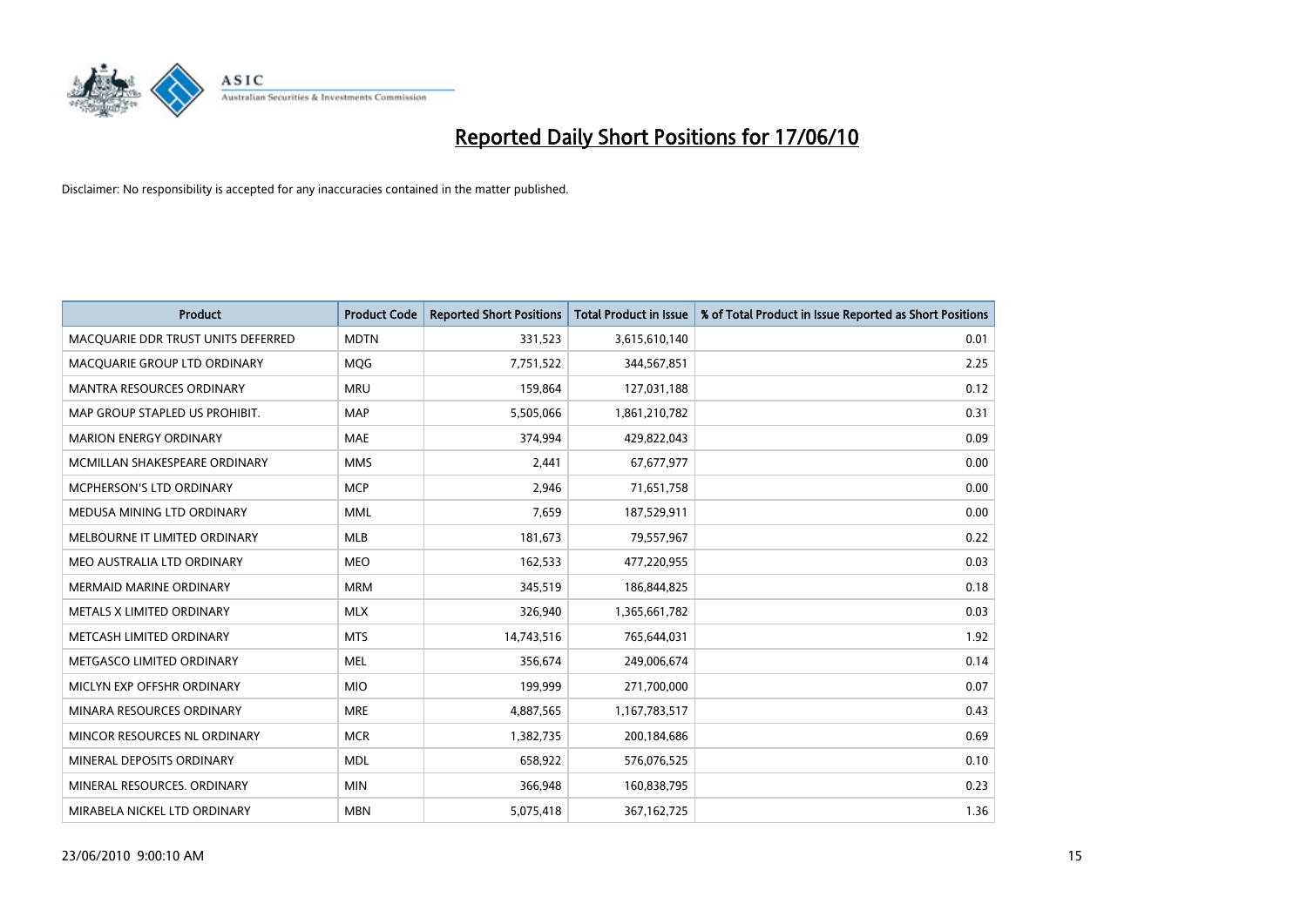

| <b>Product</b>                  | <b>Product Code</b> | <b>Reported Short Positions</b> | <b>Total Product in Issue</b> | % of Total Product in Issue Reported as Short Positions |
|---------------------------------|---------------------|---------------------------------|-------------------------------|---------------------------------------------------------|
| MIRVAC GROUP STAPLED SECURITIES | <b>MGR</b>          | 12,918,901                      | 3,266,304,329                 | 0.38                                                    |
| MITCHELL COMMUNITCA. ORDINARY   | <b>MCU</b>          | 19,673                          | 301,654,653                   | 0.01                                                    |
| MOLOPO ENERGY LTD ORDINARY      | <b>MPO</b>          | 11,281                          | 250,665,548                   | 0.00                                                    |
| MOLY MINES LIMITED ORDINARY     | <b>MOL</b>          | 131,530                         | 363,916,323                   | 0.03                                                    |
| MONADELPHOUS GROUP ORDINARY     | <b>MND</b>          | 239,767                         | 86,036,700                    | 0.27                                                    |
| MORTGAGE CHOICE LTD ORDINARY    | <b>MOC</b>          | 266,677                         | 119,617,705                   | 0.22                                                    |
| MOSAIC OIL NL ORDINARY          | <b>MOS</b>          | 41,742                          | 821,344,925                   | 0.01                                                    |
| MOUNT GIBSON IRON ORDINARY      | <b>MGX</b>          | 2,515,978                       | 1,077,174,611                 | 0.23                                                    |
| MURCHISON METALS LTD ORDINARY   | <b>MMX</b>          | 2,332,263                       | 435,384,268                   | 0.53                                                    |
| MYER HOLDINGS LTD ORDINARY      | <b>MYR</b>          | 6,995,284                       | 581,517,884                   | 1.21                                                    |
| <b>MYSTATE LIMITED ORDINARY</b> | <b>MYS</b>          | 1,400                           | 67,411,055                    | 0.00                                                    |
| NATIONAL AUST. BANK ORDINARY    | <b>NAB</b>          | 17,588,938                      | 2,121,379,130                 | 0.82                                                    |
| NATURAL FUEL LIMITED ORDINARY   | <b>NFL</b>          |                                 | 506,612,127                   | 0.00                                                    |
| NAVITAS LIMITED ORDINARY        | <b>NVT</b>          | 899,629                         | 342,361,526                   | 0.27                                                    |
| NEPTUNE MARINE ORDINARY         | <b>NMS</b>          | 1,159,623                       | 429,842,672                   | 0.26                                                    |
| NEW HOPE CORPORATION ORDINARY   | <b>NHC</b>          | 196,843                         | 827,730,549                   | 0.02                                                    |
| NEWCREST MINING ORDINARY        | <b>NCM</b>          | 20,749,010                      | 483,493,006                   | 4.25                                                    |
| NEWS CORP A NON-VOTING CDI      | <b>NWSLV</b>        | 1,099,739                       | 1,824,059,817                 | 0.05                                                    |
| NEWS CORP B VOTING CDI          | <b>NWS</b>          | 7,253,966                       | 798,520,953                   | 0.91                                                    |
| NEXBIS LIMITED ORDINARY         | <b>NBS</b>          | 63,733                          | 498,972,940                   | 0.01                                                    |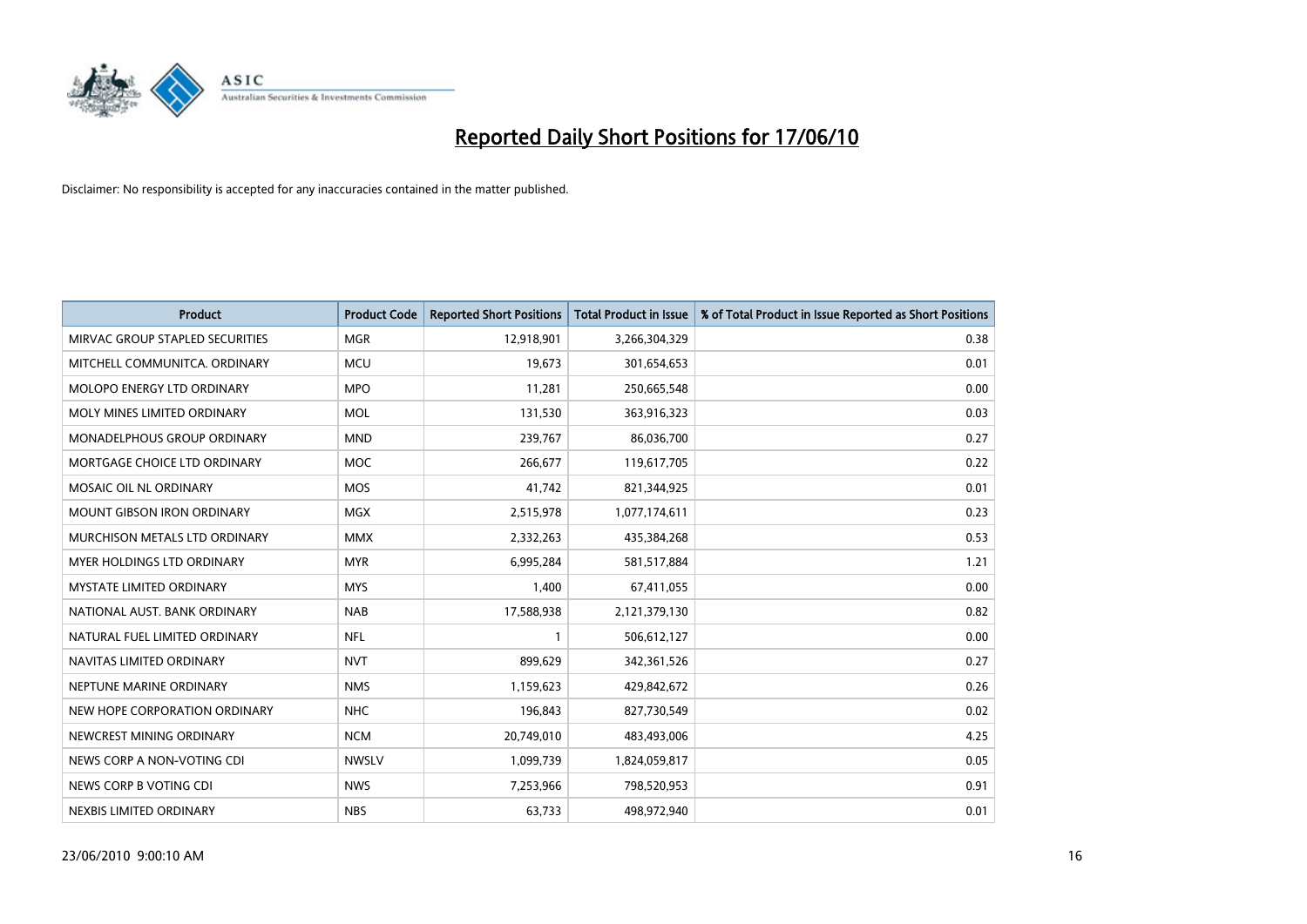

| <b>Product</b>                        | <b>Product Code</b> | <b>Reported Short Positions</b> | <b>Total Product in Issue</b> | % of Total Product in Issue Reported as Short Positions |
|---------------------------------------|---------------------|---------------------------------|-------------------------------|---------------------------------------------------------|
| NEXUS ENERGY LIMITED ORDINARY         | <b>NXS</b>          | 11,771,445                      | 958,061,849                   | 1.22                                                    |
| NIB HOLDINGS LIMITED ORDINARY         | <b>NHF</b>          | 131,625                         | 495,431,427                   | 0.03                                                    |
| NICK SCALI LIMITED ORDINARY           | <b>NCK</b>          | 35,846                          | 81,000,000                    | 0.04                                                    |
| NIDO PETROLEUM ORDINARY               | <b>NDO</b>          | 2,253,463                       | 1,066,062,395                 | 0.22                                                    |
| NKWE PLATINUM 10C US COMMON           | <b>NKP</b>          | 6,869                           | 556,627,684                   | 0.00                                                    |
| NORTHERN CREST ORDINARY               | <b>NOC</b>          | 24,345                          | 116,074,781                   | 0.02                                                    |
| NORTHERN IRON LTD ORDINARY            | <b>NFE</b>          | 1,284,347                       | 292,204,786                   | 0.44                                                    |
| NOVOGEN LIMITED ORDINARY              | <b>NRT</b>          | 80,094                          | 102,125,894                   | 0.08                                                    |
| NRW HOLDINGS LIMITED ORDINARY         | <b>NWH</b>          | 293,502                         | 251,223,000                   | 0.11                                                    |
| NUFARM LIMITED ORDINARY               | <b>NUF</b>          | 1,158,939                       | 261,775,731                   | 0.44                                                    |
| OAKTON LIMITED ORDINARY               | <b>OKN</b>          | 508,705                         | 91,913,485                    | 0.55                                                    |
| OCEANAGOLD CORP. CHESS DEPOSITARY INT | OGC                 | 258,046                         | 228,007,060                   | 0.12                                                    |
| OCEANIA CAPITAL LTD ORDINARY          | <b>OCP</b>          | 2,680                           | 91,921,295                    | 0.00                                                    |
| OIL SEARCH LTD ORDINARY               | OSH                 | 11,662,154                      | 1,308,279,222                 | 0.88                                                    |
| OM HOLDINGS LIMITED ORDINARY          | <b>OMH</b>          | 379,636                         | 498,460,150                   | 0.07                                                    |
| <b>ONESTEEL LIMITED ORDINARY</b>      | OST                 | 3,429,311                       | 1,331,583,166                 | 0.26                                                    |
| ORICA LIMITED ORDINARY                | ORI                 | 818,729                         | 361,129,562                   | 0.21                                                    |
| ORIGIN ENERGY ORDINARY                | <b>ORG</b>          | 2,108,304                       | 880,668,872                   | 0.22                                                    |
| OTTO ENERGY LIMITED ORDINARY          | <b>OEL</b>          | 109,204                         | 1,072,684,721                 | 0.01                                                    |
| OZ MINERALS ORDINARY                  | OZL                 | 37,814,285                      | 3,121,339,730                 | 1.20                                                    |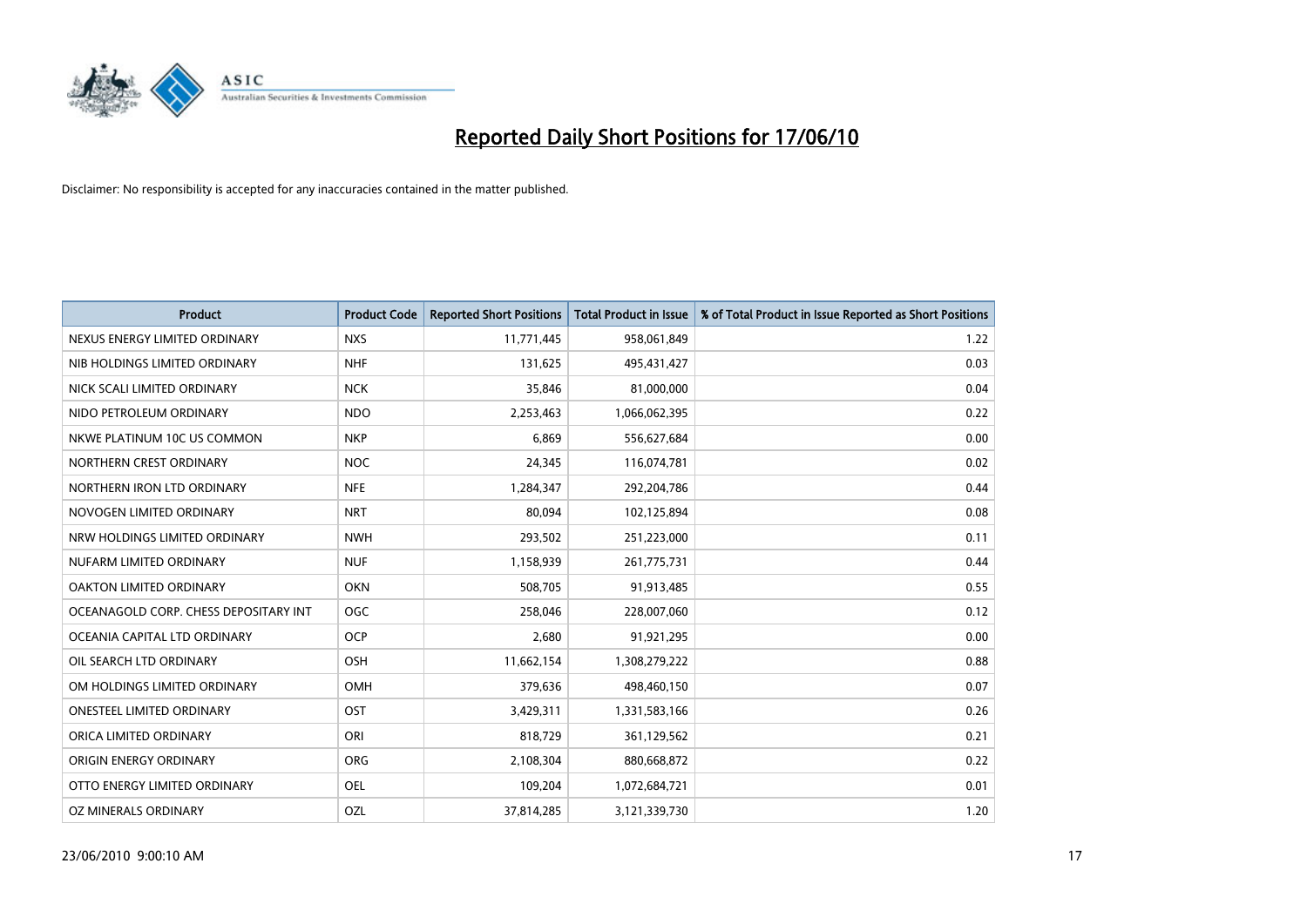

| <b>Product</b>                | <b>Product Code</b> | <b>Reported Short Positions</b> | Total Product in Issue | % of Total Product in Issue Reported as Short Positions |
|-------------------------------|---------------------|---------------------------------|------------------------|---------------------------------------------------------|
| PACIFIC BRANDS ORDINARY       | <b>PBG</b>          | 7,659,066                       | 931,386,248            | 0.84                                                    |
| PALADIN ENERGY LTD ORDINARY   | <b>PDN</b>          | 17,342,495                      | 717,142,802            | 2.42                                                    |
| PAN PACIFIC PETROL. ORDINARY  | PPP                 | 21,527                          | 588,612,110            | 0.00                                                    |
| PANAUST LIMITED ORDINARY      | <b>PNA</b>          | 22,871,598                      | 2,953,892,669          | 0.77                                                    |
| PANORAMIC RESOURCES ORDINARY  | PAN                 | 175,956                         | 205,262,842            | 0.08                                                    |
| PAPERLINX LIMITED ORDINARY    | <b>PPX</b>          | 16,637,400                      | 603,580,761            | 2.75                                                    |
| PATTIES FOODS LTD ORDINARY    | PFL                 |                                 | 138,908,853            | 0.00                                                    |
| PEET LIMITED ORDINARY         | <b>PPC</b>          | 20,000                          | 300,681,486            | 0.00                                                    |
| PENINSULA MINERALS ORDINARY   | <b>PEN</b>          | 5,000                           | 1,628,130,261          | 0.00                                                    |
| PERILYA LIMITED ORDINARY      | PEM                 | 558,636                         | 526,075,563            | 0.10                                                    |
| PERPETUAL LIMITED ORDINARY    | <b>PPT</b>          | 2,178,562                       | 43,411,178             | 5.02                                                    |
| PERSEUS MINING LTD ORDINARY   | PRU                 | 291,366                         | 417,432,088            | 0.06                                                    |
| PETSEC ENERGY ORDINARY        | <b>PSA</b>          | 223,332                         | 231,283,622            | 0.10                                                    |
| PHARMAXIS LTD ORDINARY        | <b>PXS</b>          | 2,354,783                       | 225,410,234            | 1.03                                                    |
| PHOTON GROUP LTD ORDINARY     | <b>PGA</b>          | 165,265                         | 187,440,645            | 0.08                                                    |
| PIKE RIVER COAL ORDINARY      | <b>PRC</b>          | 506,320                         | 404,781,367            | 0.13                                                    |
| PLATINUM ASSET ORDINARY       | <b>PTM</b>          | 2,237,166                       | 561,347,878            | 0.40                                                    |
| PLATINUM AUSTRALIA ORDINARY   | <b>PLA</b>          | 8,317,174                       | 321,030,521            | 2.57                                                    |
| PLATINUM CAPITAL LTD ORDINARY | <b>PMC</b>          |                                 | 162,258,814            | 0.00                                                    |
| PMP LIMITED ORDINARY          | <b>PMP</b>          | 1,287,000                       | 335,348,483            | 0.39                                                    |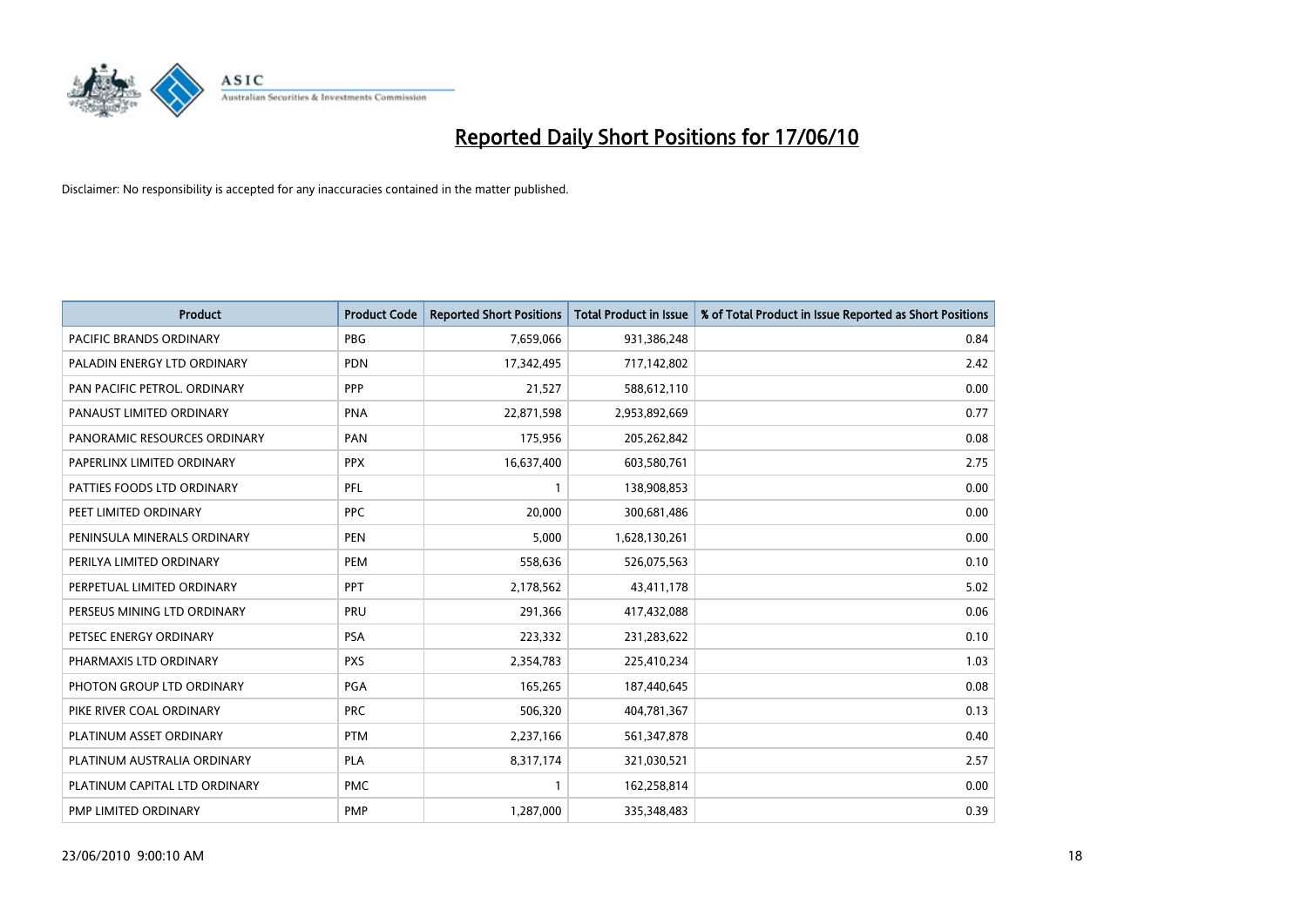

| <b>Product</b>                       | <b>Product Code</b> | <b>Reported Short Positions</b> | Total Product in Issue | % of Total Product in Issue Reported as Short Positions |
|--------------------------------------|---------------------|---------------------------------|------------------------|---------------------------------------------------------|
| PORT BOUVARD LIMITED ORDINARY        | PBD                 | 6,754                           | 130,791,372            | 0.01                                                    |
| PREMIER INVESTMENTS ORDINARY         | <b>PMV</b>          | 101,322                         | 155,030,045            | 0.06                                                    |
| PRIMARY HEALTH CARE ORDINARY         | PRY                 | 2,125,549                       | 491,328,342            | 0.42                                                    |
| PRIME INFR GROUP. STAPLED SECURITIES | PIH                 | 1,278,414                       | 351,776,795            | 0.36                                                    |
| PRIME MEDIA GRP LTD ORDINARY         | <b>PRT</b>          | $\overline{2}$                  | 365,221,071            | 0.00                                                    |
| PRIMEAG AUSTRALIA ORDINARY           | PAG                 | 211,023                         | 150,554,149            | 0.14                                                    |
| PROGEN PHARMACEUTIC ORDINARY         | PGL                 | 151,596                         | 24,709,097             | 0.61                                                    |
| PROGRAMMED ORDINARY                  | <b>PRG</b>          | 319,884                         | 118,169,906            | 0.27                                                    |
| <b>PSIVIDA CORP CDI 1:1</b>          | <b>PVA</b>          | 6,878                           | 7,953,611              | 0.09                                                    |
| <b>QANTAS AIRWAYS ORDINARY</b>       | QAN                 | 20,886,860                      | 2,265,123,620          | 0.92                                                    |
| <b>OBE INSURANCE GROUP ORDINARY</b>  | OBE                 | 11,612,149                      | 1,035,064,820          | 1.09                                                    |
| RAMELIUS RESOURCES ORDINARY          | <b>RMS</b>          | 12,533                          | 291,191,453            | 0.00                                                    |
| RAMSAY HEALTH CARE ORDINARY          | <b>RHC</b>          | 1,325,828                       | 202,081,252            | 0.65                                                    |
| RANGE RESOURCES LTD ORDINARY         | <b>RRS</b>          | 100,000                         | 864,185,299            | 0.01                                                    |
| <b>RCR TOMLINSON ORDINARY</b>        | <b>RCR</b>          | 68,067                          | 131,860,172            | 0.05                                                    |
| <b>REA GROUP ORDINARY</b>            | <b>REA</b>          | 13,945                          | 128,439,366            | 0.01                                                    |
| RED 5 LIMITED ORDINARY               | <b>RED</b>          | 500,000                         | 977,288,043            | 0.05                                                    |
| RED FORK ENERGY ORDINARY             | <b>RFE</b>          | 7,696                           | 139,535,000            | 0.01                                                    |
| <b>REDFLEX HOLDINGS ORDINARY</b>     | <b>RDF</b>          | 26,786                          | 110,010,757            | 0.02                                                    |
| REECE AUSTRALIA LTD. ORDINARY        | <b>REH</b>          | 24,636                          | 99,600,000             | 0.02                                                    |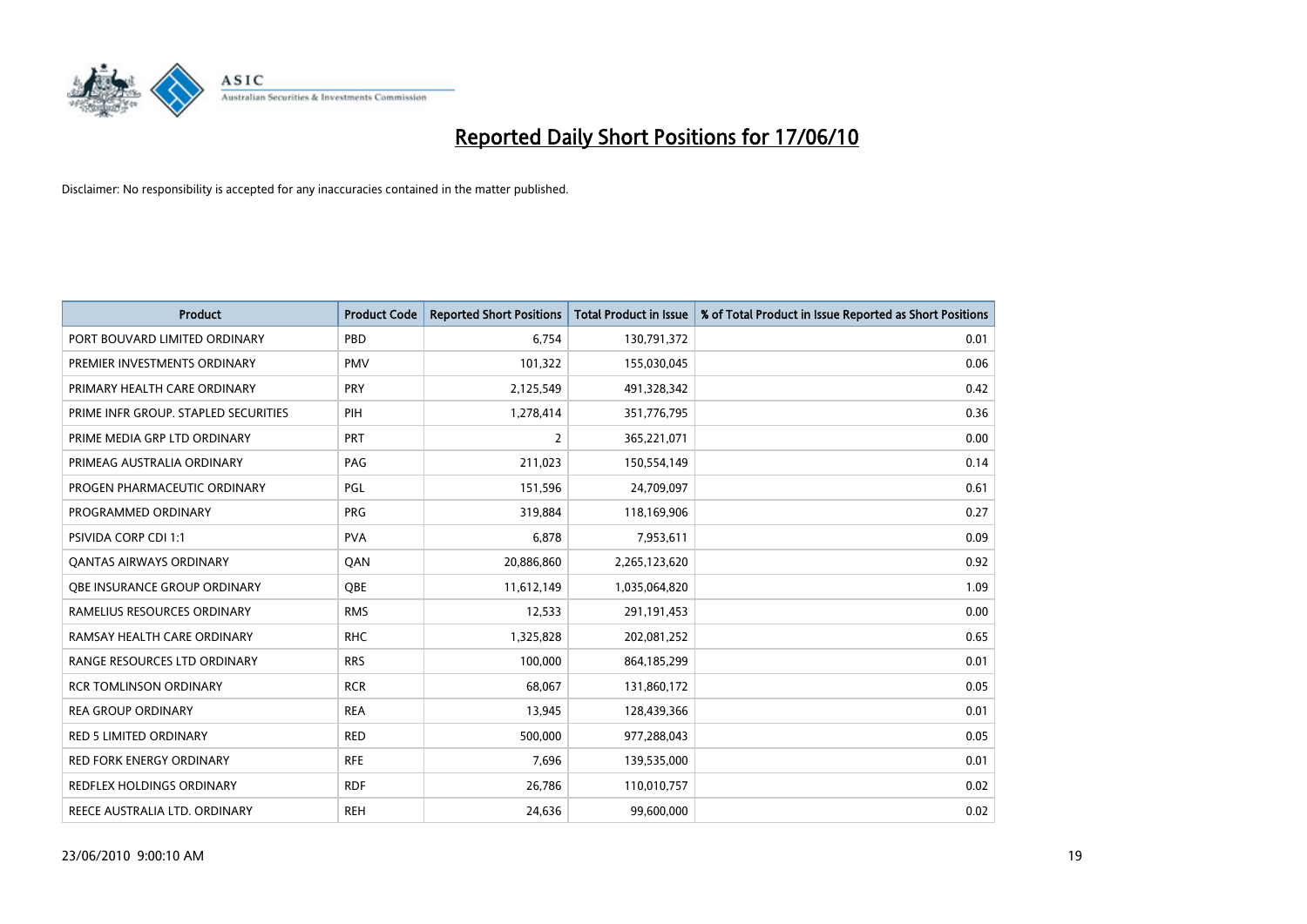

| <b>Product</b>                      | <b>Product Code</b> | <b>Reported Short Positions</b> | <b>Total Product in Issue</b> | % of Total Product in Issue Reported as Short Positions |
|-------------------------------------|---------------------|---------------------------------|-------------------------------|---------------------------------------------------------|
| <b>REED RESOURCES LTD ORDINARY</b>  | <b>RDR</b>          | 268,205                         | 176,271,768                   | 0.15                                                    |
| <b>REGIS RESOURCES ORDINARY</b>     | <b>RRL</b>          | 178,603                         | 389,127,125                   | 0.04                                                    |
| RESMED INC CDI 10:1                 | <b>RMD</b>          | 893,152                         | 772,670,160                   | 0.12                                                    |
| RESOLUTE MINING ORDINARY            | <b>RSG</b>          | 668,748                         | 387,528,521                   | 0.17                                                    |
| <b>RESOURCE GENERATION ORDINARY</b> | <b>RES</b>          | 157,911                         | 159,412,477                   | 0.10                                                    |
| REVERSE CORP LIMITED ORDINARY       | <b>REF</b>          | 25,141                          | 92,382,175                    | 0.03                                                    |
| RHG LIMITED ORDINARY                | <b>RHG</b>          | 61,949                          | 324,621,054                   | 0.02                                                    |
| <b>RIDLEY CORPORATION ORDINARY</b>  | <b>RIC</b>          | 53,937                          | 307,817,071                   | 0.02                                                    |
| RIO TINTO LIMITED ORDINARY          | <b>RIO</b>          | 13,462,339                      | 606,831,240                   | 2.23                                                    |
| <b>RIVERCITY MOTORWAY STAPLED</b>   | <b>RCY</b>          | 3,532,062                       | 957,010,115                   | 0.36                                                    |
| RIVERSDALE MINING ORDINARY          | <b>RIV</b>          | 1,191,444                       | 200,118,524                   | 0.59                                                    |
| ROC OIL COMPANY ORDINARY            | <b>ROC</b>          | 2,422,253                       | 713,154,560                   | 0.34                                                    |
| SAI GLOBAL LIMITED ORDINARY         | SAI                 | 210,571                         | 159,546,351                   | 0.13                                                    |
| SALMAT LIMITED ORDINARY             | <b>SLM</b>          | 114,155                         | 159,131,983                   | 0.06                                                    |
| SANDFIRE RESOURCES ORDINARY         | <b>SFR</b>          | 103,215                         | 129,129,779                   | 0.07                                                    |
| SANTOS LTD ORDINARY                 | <b>STO</b>          | 3,996,921                       | 832,552,523                   | 0.46                                                    |
| SEDGMAN LIMITED ORDINARY            | <b>SDM</b>          | 158,636                         | 205,986,681                   | 0.07                                                    |
| SEEK LIMITED ORDINARY               | <b>SEK</b>          | 2,972,721                       | 336,584,488                   | 0.87                                                    |
| SELECT HARVESTS ORDINARY            | <b>SHV</b>          | 16,168                          | 39,761,768                    | 0.04                                                    |
| SENETAS CORPORATION ORDINARY        | <b>SEN</b>          | 756,999                         | 461,522,263                   | 0.16                                                    |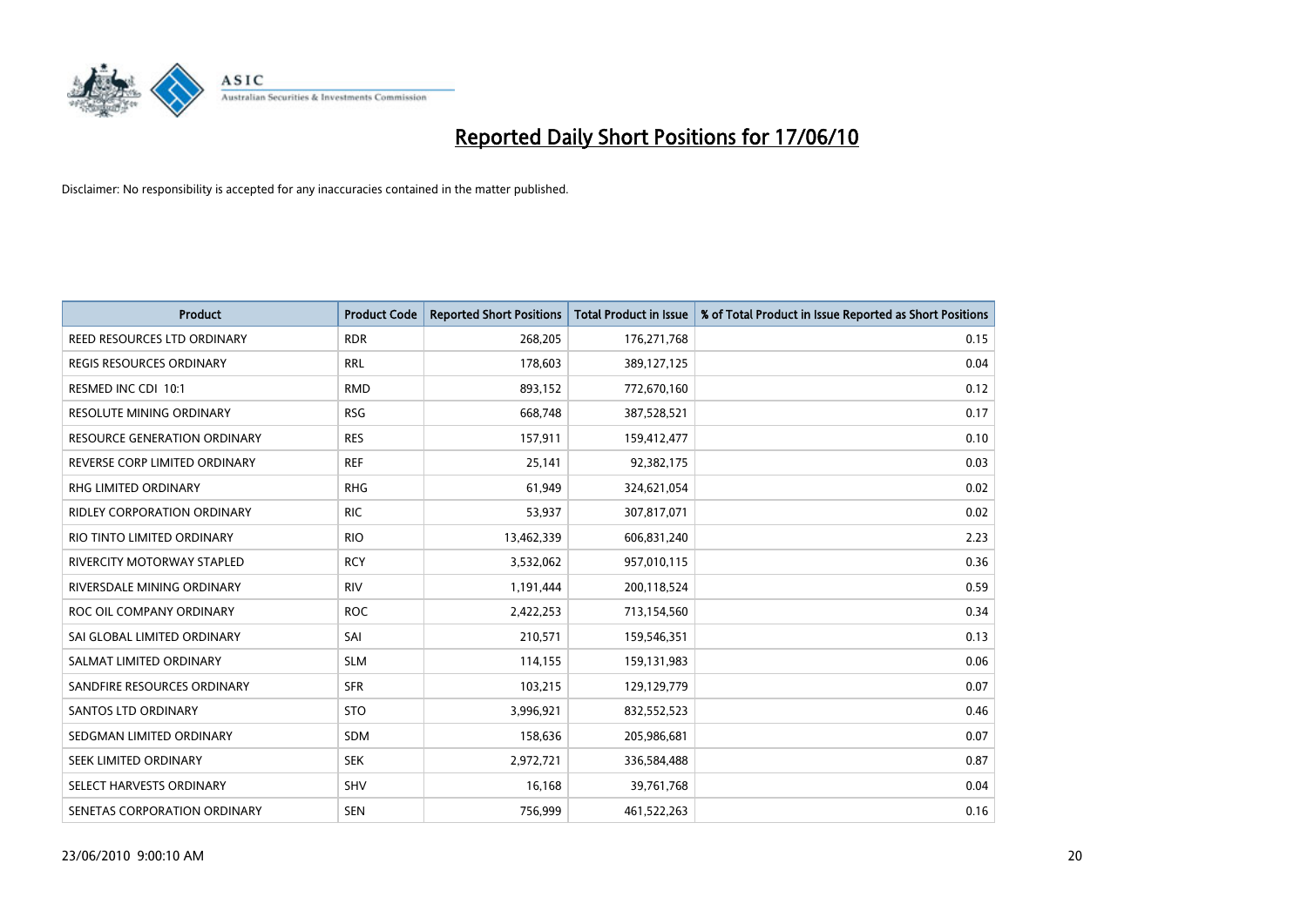

| <b>Product</b>                           | <b>Product Code</b> | <b>Reported Short Positions</b> | Total Product in Issue | % of Total Product in Issue Reported as Short Positions |
|------------------------------------------|---------------------|---------------------------------|------------------------|---------------------------------------------------------|
| SERVCORP LIMITED ORDINARY                | SRV                 | 391,198                         | 98,440,807             | 0.39                                                    |
| SERVICE STREAM ORDINARY                  | <b>SSM</b>          | 344,663                         | 283,418,867            | 0.12                                                    |
| SEVEN GROUP HOLDINGS ORDINARY            | <b>SVW</b>          | 388,108                         | 305,410,281            | 0.13                                                    |
| SEVEN NETWORK ORDINARY                   | <b>SEV</b>          | 26,924                          | 190,410,281            | 0.01                                                    |
| SIGMA PHARMACEUTICAL ORDINARY            | <b>SIP</b>          | 15,141,599                      | 1,178,626,572          | 1.29                                                    |
| SILEX SYSTEMS ORDINARY                   | <b>SLX</b>          | 195,671                         | 148,880,108            | 0.13                                                    |
| SILVER LAKE RESOURCE ORDINARY            | <b>SLR</b>          | 123,134                         | 178,757,838            | 0.07                                                    |
| SIMS METAL MGMT LTD ORDINARY             | SGM                 | 1,847,108                       | 203,881,274            | 0.91                                                    |
| SINGAPORE TELECOMM. CHESS DEPOSITARY INT | SGT                 | 4,628,424                       | 477,561,291            | 0.95                                                    |
| SKILLED GROUP LTD ORDINARY               | <b>SKE</b>          | 87,026                          | 190,738,408            | 0.04                                                    |
| SKY CITY ENTERTAIN. ORDINARY             | <b>SKC</b>          | 3,925,988                       | 575,114,687            | 0.68                                                    |
| <b>SKY NETWORK ORDINARY</b>              | <b>SKT</b>          | 1,673,200                       | 389,139,785            | 0.43                                                    |
| SMS MANAGEMENT. ORDINARY                 | <b>SMX</b>          | 4,772                           | 66,781,500             | 0.01                                                    |
| SONIC HEALTHCARE ORDINARY                | <b>SHL</b>          | 1,286,624                       | 388,429,875            | 0.33                                                    |
| SOUL PATTINSON (W.H) ORDINARY            | SOL                 | 74,184                          | 238,640,580            | 0.03                                                    |
| SP AUSNET STAPLED SECURITIES             | <b>SPN</b>          | 3,762,395                       | 2,705,140,151          | 0.14                                                    |
| SPARK INFRASTRUCTURE STAPLED SECURITIES  | SKI                 | 4,936,899                       | 1,031,911,394          | 0.48                                                    |
| SPDR 200 FUND ETF UNITS                  | <b>STW</b>          | 7,549                           | 56,379,172             | 0.01                                                    |
| SPECIALTY FASHION ORDINARY               | <b>SFH</b>          | 1,440,610                       | 190,964,693            | 0.75                                                    |
| SPOTLESS GROUP LTD ORDINARY              | <b>SPT</b>          | 1,138,738                       | 259,309,656            | 0.45                                                    |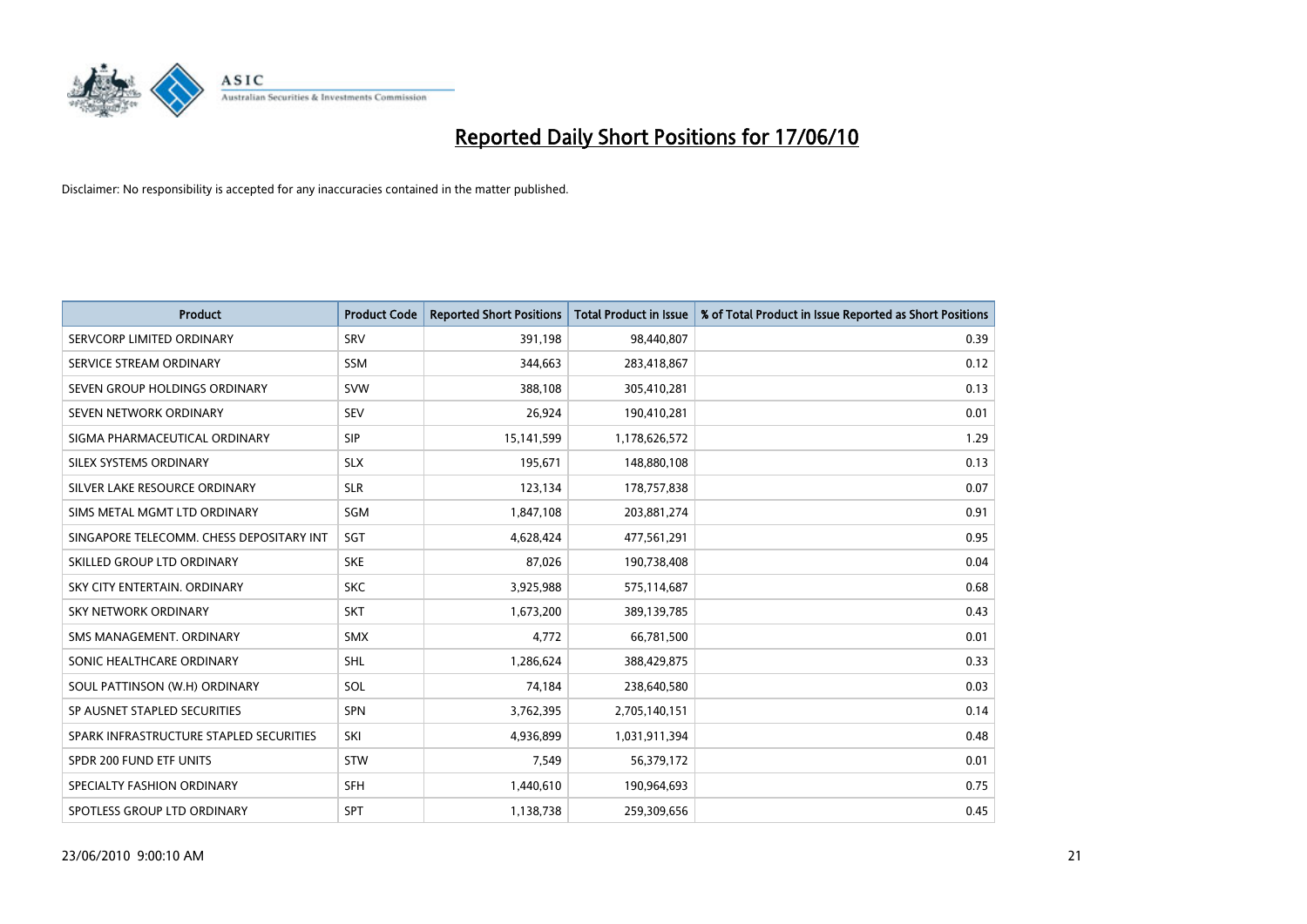

| <b>Product</b>                       | <b>Product Code</b> | <b>Reported Short Positions</b> | <b>Total Product in Issue</b> | % of Total Product in Issue Reported as Short Positions |
|--------------------------------------|---------------------|---------------------------------|-------------------------------|---------------------------------------------------------|
| ST BARBARA LIMITED ORDINARY          | <b>SBM</b>          | 27,865,361                      | 1,952,668,407                 | 1.44                                                    |
| STAGING CONNECTIONS ORDINARY         | <b>STG</b>          | 2,917,189                       | 783,175,134                   | 0.37                                                    |
| STH AMERICAN COR LTD ORDINARY        | SAY                 | 9,200                           | 192,891,831                   | 0.00                                                    |
| STHN CROSS MEDIA ORDINARY            | SXL                 | 309,953                         | 378,827,750                   | 0.07                                                    |
| STOCKLAND UNITS/ORD STAPLED          | SGP                 | 13,517,662                      | 2,383,036,717                 | 0.55                                                    |
| STRAITS RESOURCES ORDINARY           | SRL                 | 3,274,705                       | 255,203,613                   | 1.28                                                    |
| STW COMMUNICATIONS ORDINARY          | SGN                 | 771,087                         | 364,310,964                   | 0.20                                                    |
| SUNCORP-METWAY, ORDINARY             | <b>SUN</b>          | 5,212,958                       | 1,281,390,524                 | 0.40                                                    |
| SUNDANCE RESOURCES ORDINARY          | <b>SDL</b>          | 20,502,273                      | 2,709,995,932                 | 0.74                                                    |
| SUNLAND GROUP LTD ORDINARY           | <b>SDG</b>          | 62,889                          | 251,107,692                   | 0.01                                                    |
| SUPER CHEAP AUTO GRP ORDINARY        | <b>SUL</b>          | 335,750                         | 127,532,302                   | 0.25                                                    |
| <b>SWICK MINING ORDINARY</b>         | <b>SWK</b>          | 1,548                           | 236,724,970                   | 0.00                                                    |
| SYMEX HOLDINGS ORDINARY              | <b>SYM</b>          | 6,633                           | 125,037,628                   | 0.01                                                    |
| <b>TABCORP HOLDINGS LTD ORDINARY</b> | <b>TAH</b>          | 2,454,210                       | 612,625,759                   | 0.41                                                    |
| <b>TALENT2 INTERNATION ORDINARY</b>  | <b>TWO</b>          | 7                               | 140,176,953                   | 0.00                                                    |
| TAP OIL LIMITED ORDINARY             | <b>TAP</b>          | 319,006                         | 156,485,921                   | 0.21                                                    |
| TASSAL GROUP LIMITED ORDINARY        | <b>TGR</b>          | 1,759,882                       | 144,197,882                   | 1.22                                                    |
| TATTS GROUP LTD ORDINARY             | <b>TTS</b>          | 6,918,557                       | 1,281,937,479                 | 0.53                                                    |
| <b>TECHNOLOGY ONE ORDINARY</b>       | <b>TNE</b>          | 579                             | 300,303,455                   | 0.00                                                    |
| TELECOM CORPORATION ORDINARY         | <b>TEL</b>          | 44,818,630                      | 1,920,694,831                 | 2.35                                                    |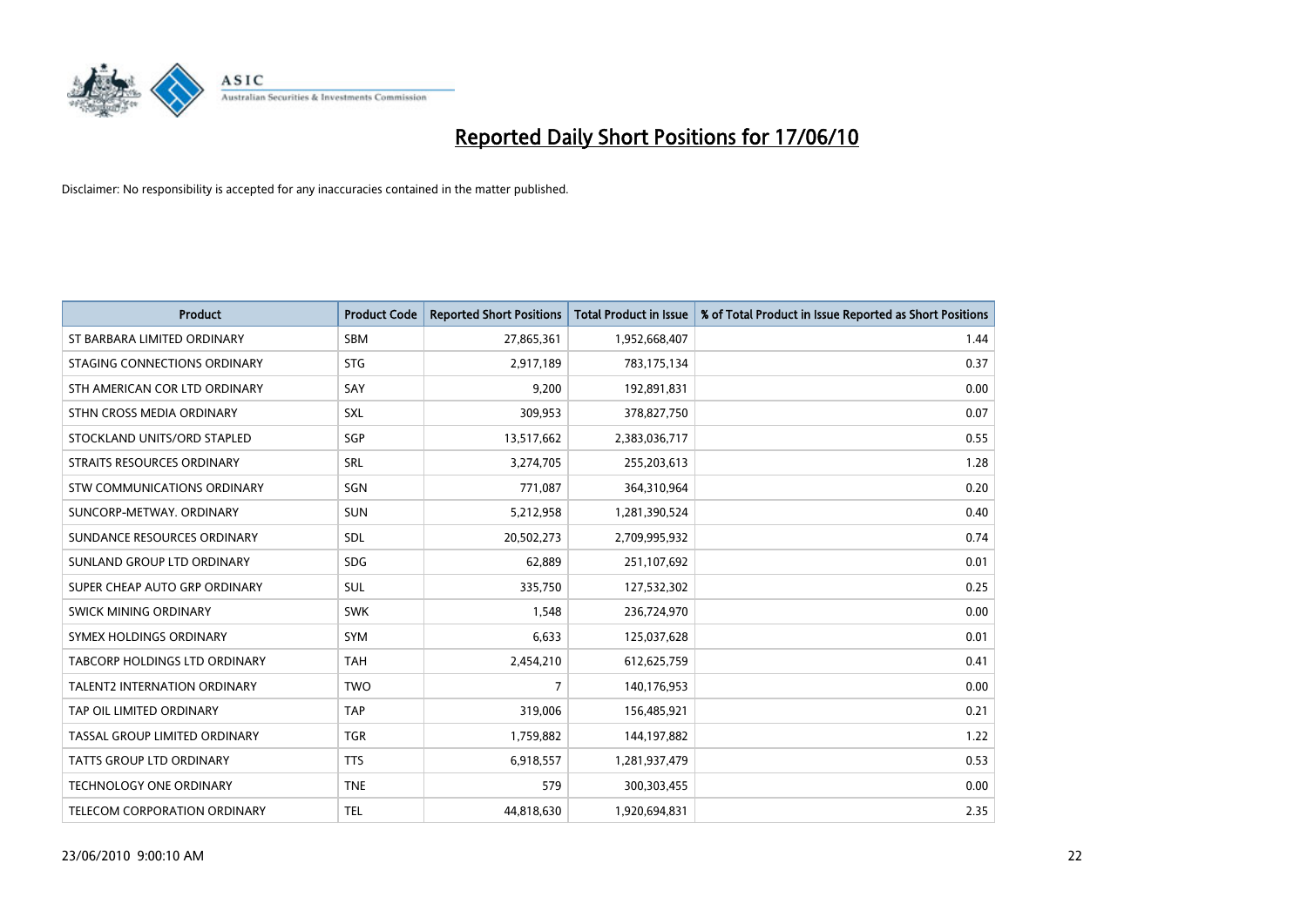

| <b>Product</b>                          | <b>Product Code</b> | <b>Reported Short Positions</b> | <b>Total Product in Issue</b> | % of Total Product in Issue Reported as Short Positions |
|-----------------------------------------|---------------------|---------------------------------|-------------------------------|---------------------------------------------------------|
| TELSTRA CORPORATION, ORDINARY           | <b>TLS</b>          | 63,275,348                      | 12,443,074,357                | 0.49                                                    |
| TEN NETWORK HOLDINGS ORDINARY           | <b>TEN</b>          | 7,894,574                       | 1,045,236,720                 | 0.74                                                    |
| TFS CORPORATION LTD ORDINARY            | <b>TFC</b>          | 102,976                         | 226,773,919                   | 0.04                                                    |
| THE REJECT SHOP ORDINARY                | <b>TRS</b>          | 20,704                          | 25,973,070                    | 0.08                                                    |
| THOR MINING PLC CHESS DEPOSITARY        | <b>THR</b>          | 2,307                           | 133,236,757                   | 0.00                                                    |
| THORN GROUP LIMITED ORDINARY            | <b>TGA</b>          | 2,360                           | 129,441,655                   | 0.00                                                    |
| TIGER RESOURCES ORDINARY                | <b>TGS</b>          | 539,761                         | 465,255,115                   | 0.12                                                    |
| TIMBERCORP LIMITED ORDINARY             | <b>TIM</b>          | 3,351,947                       | 352,071,429                   | 0.96                                                    |
| TISHMAN SPEYER UNITS                    | <b>TSO</b>          | 49,384                          | 338,440,904                   | 0.01                                                    |
| TNG LIMITED ORDINARY                    | <b>TNG</b>          | 4,321                           | 258,055,076                   | 0.00                                                    |
| TOLL HOLDINGS LTD ORDINARY              | <b>TOL</b>          | 6,106,992                       | 702,867,609                   | 0.87                                                    |
| TORO ENERGY LIMITED ORDINARY            | <b>TOE</b>          | 35,404                          | 964,936,676                   | 0.00                                                    |
| <b>TOWER AUSTRALIA ORDINARY</b>         | <b>TAL</b>          | 7,172,684                       | 363,937,557                   | 1.96                                                    |
| TOWER AUSTRALIA RIGHTS 17-JUN-10        | <b>TALR</b>         | 34,271                          | 51,991,080                    | 0.07                                                    |
| <b>TOWER LIMITED ORDINARY</b>           | <b>TWR</b>          | 689,519                         | 258,719,484                   | 0.27                                                    |
| TOX FREE SOLUTIONS ORDINARY             | <b>TOX</b>          | 31,037                          | 91,544,000                    | 0.03                                                    |
| TPG TELECOM LIMITED ORDINARY            | <b>TPM</b>          | 317,597                         | 766,624,104                   | 0.04                                                    |
| TRANSFIELD SERV INFR STAPLED SECURITIES | <b>TSI</b>          | 245,693                         | 432,184,488                   | 0.05                                                    |
| <b>TRANSFIELD SERVICES ORDINARY</b>     | <b>TSE</b>          | 558,035                         | 414,278,904                   | 0.14                                                    |
| TRANSPACIFIC INDUST. ORDINARY           | <b>TPI</b>          | 8,359,390                       | 960,638,735                   | 0.85                                                    |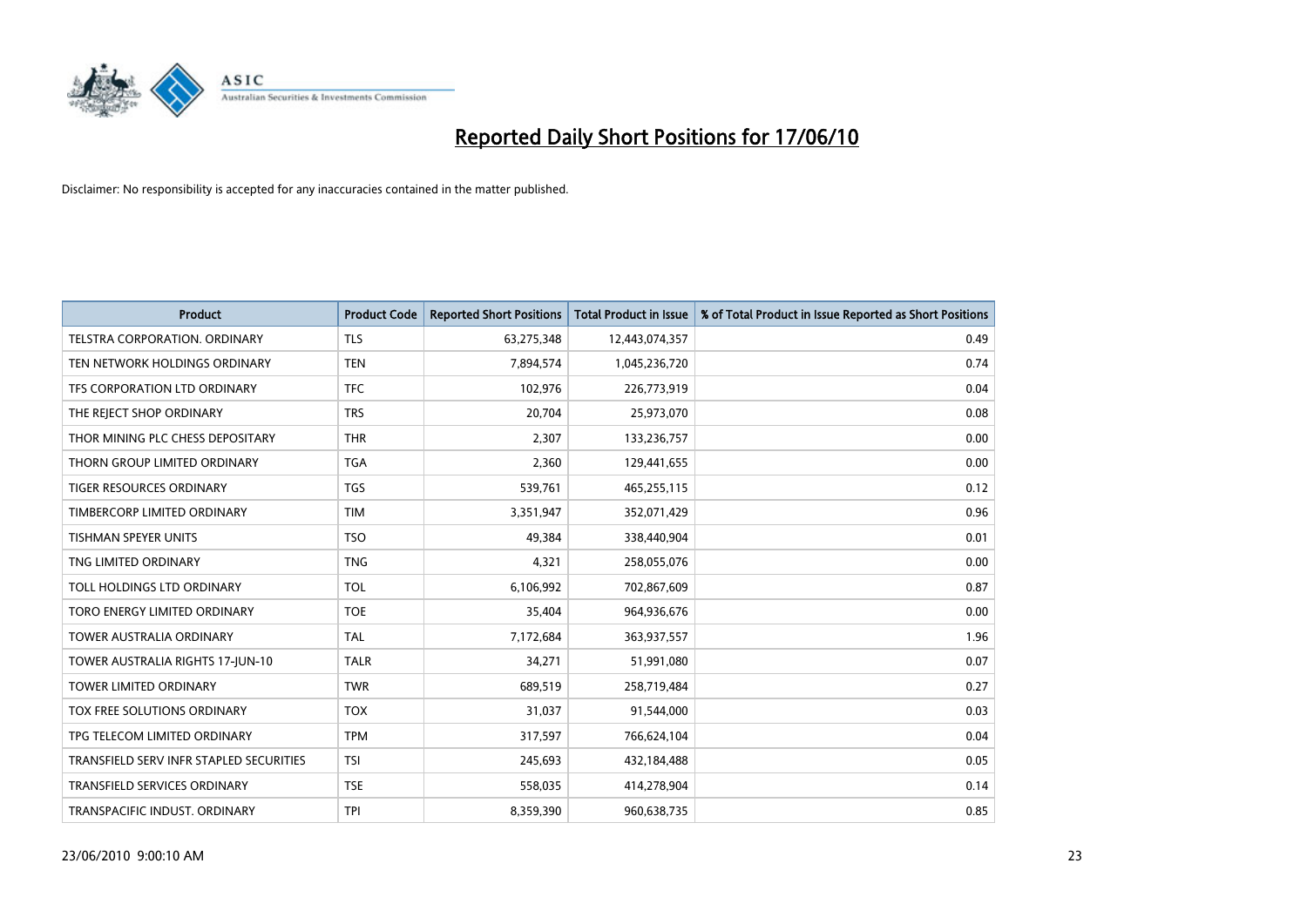

| <b>Product</b>                            | <b>Product Code</b> | <b>Reported Short Positions</b> | <b>Total Product in Issue</b> | % of Total Product in Issue Reported as Short Positions |
|-------------------------------------------|---------------------|---------------------------------|-------------------------------|---------------------------------------------------------|
| TRANSURBAN GROUP TRIPLE STAPLED SEC.      | <b>TCL</b>          | 3,827,317                       | 1,386,031,522                 | 0.27                                                    |
| TRINITY GROUP STAPLED SECURITIES          | <b>TCQ</b>          | 3,419                           | 231,701,539                   | 0.00                                                    |
| TROY RESOURCES NL ORDINARY                | <b>TRY</b>          | 375,187                         | 87,464,323                    | 0.43                                                    |
| UGL LIMITED ORDINARY                      | UGL                 | 2,853,661                       | 165,928,705                   | 1.70                                                    |
| UNILIFE CORPORATION CDI 6:1               | <b>UNS</b>          | 43,828                          | 281,904,534                   | 0.02                                                    |
| UXC LIMITED ORDINARY                      | <b>UXC</b>          | 1,308,236                       | 294,548,953                   | 0.45                                                    |
| VALAD PROPERTY GROUP STAPLED US PROHIBIT. | <b>VPG</b>          | 3,916,458                       | 2,287,682,926                 | 0.17                                                    |
| VDM GROUP LIMITED ORDINARY                | <b>VMG</b>          | 11,116                          | 195,613,088                   | 0.01                                                    |
| <b>VENTURE MINERALS ORDINARY</b>          | <b>VMS</b>          | 6,500                           | 168,046,667                   | 0.00                                                    |
| <b>VILLAGE ROADSHOW LTD ORDINARY</b>      | <b>VRL</b>          | 682                             | 114,217,649                   | 0.00                                                    |
| VILLAGE ROADSHOW LTD 'A' CLASS PREFERENCE | <b>VRLPA</b>        | 6,100                           | 52,235,451                    | 0.01                                                    |
| <b>VIRGIN BLUE HOLDINGS ORDINARY</b>      | <b>VBA</b>          | 10,713,607                      | 2,209,126,568                 | 0.47                                                    |
| VIRIDIS CLEAN ENERGY ORDINARY UNITS DEF   | <b>VIRDA</b>        | 5,931                           | 199,020,586                   | 0.00                                                    |
| <b>VISION GROUP HLDGS ORDINARY</b>        | <b>VGH</b>          | 78,000                          | 72,671,765                    | 0.11                                                    |
| <b>VITA GROUP LTD ORDINARY</b>            | <b>VTG</b>          | 75,190                          | 141,247,800                   | 0.05                                                    |
| VITERRA INC CDI 1:1                       | <b>VTA</b>          | 2,098                           | 68,629,939                    | 0.00                                                    |
| <b>WAREHOUSE GROUP ORDINARY</b>           | <b>WHS</b>          | 384,780                         | 311,195,868                   | 0.12                                                    |
| <b>WATPAC LIMITED ORDINARY</b>            | <b>WTP</b>          | 7,538                           | 181,326,206                   | 0.00                                                    |
| <b>WDS LIMITED ORDINARY</b>               | <b>WDS</b>          | 62,383                          | 143,107,458                   | 0.04                                                    |
| <b>WEBJET LIMITED ORDINARY</b>            | <b>WEB</b>          | 73,033                          | 76,861,278                    | 0.10                                                    |